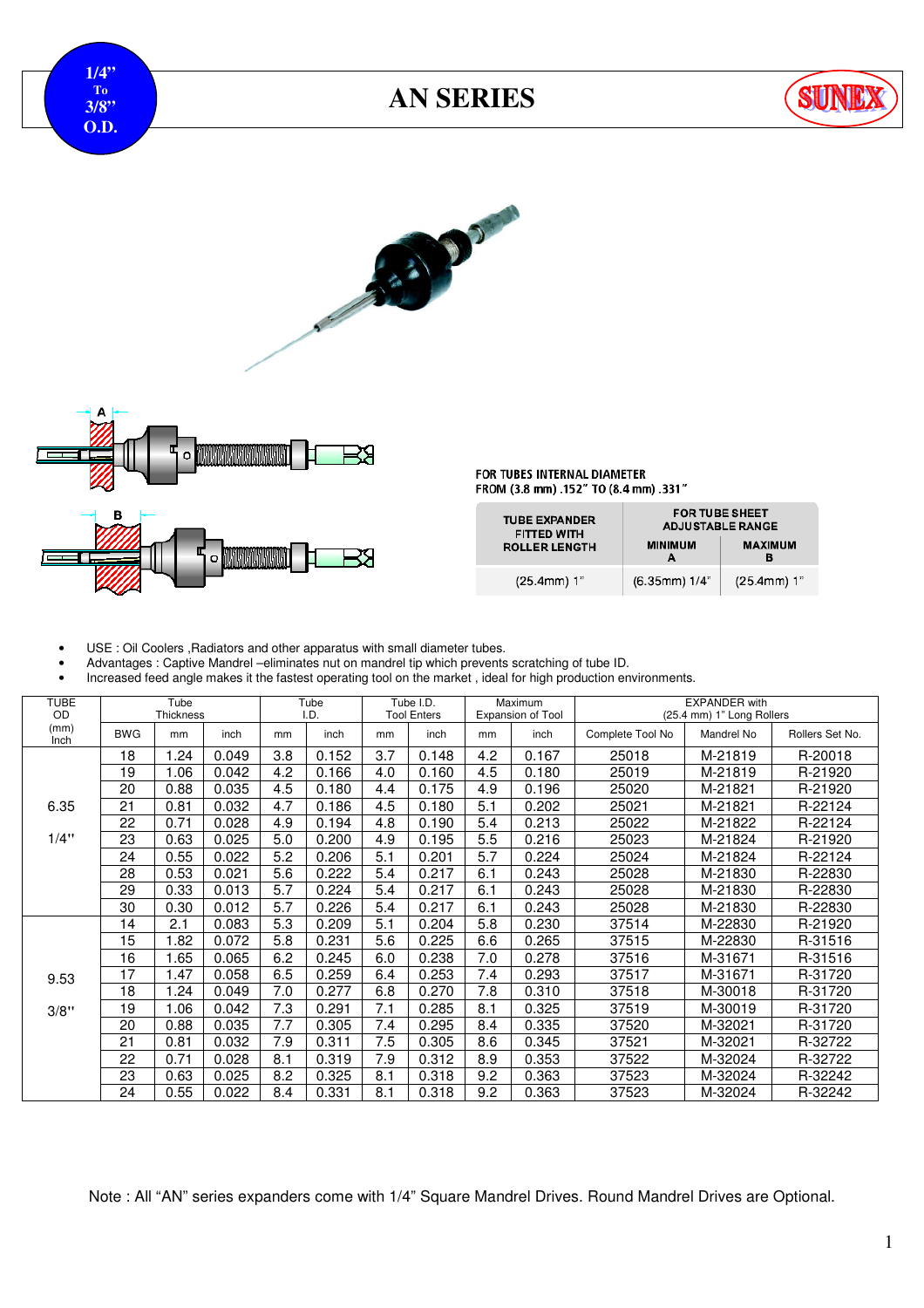



FOR TUBES INTERNAL DIAMETER<br>FROM (3.8 mm) .152" TO (8.4 mm) .331"

| <b>TUBE EXPANDERS</b><br><b>FITTED WITH</b><br><b>ROLLER LENGTH</b> | <b>MINIMUM</b><br>A | <b>FOR TUBE SHEET</b><br><b>ADJUSTABLE RANGE</b><br><b>MAXIMUM</b><br>в |
|---------------------------------------------------------------------|---------------------|-------------------------------------------------------------------------|
| $(19.05mm)$ 3/4"                                                    | (6.35mm) 1/4"       | (19.05mm) 3/4"                                                          |
| (31.75mm) 1.1/4"                                                    |                     | (19.05mm) 3/4" (31.75mm) 1.1/4"                                         |

- USE : Oil Coolers , Radiators and other apparatus with small diameter tubes.
- This tool has been the workhorse for several years for use on small diameter tubes.

| <b>TUBE</b><br><b>OD</b><br>(mm) |            | Tube<br><b>Thickness</b> |       |     | Tube<br>I.D. |     | Tube I.D.<br><b>Tool Enters</b> | Maximum<br>Expansion<br>of Tool |       | EXPANDER with(19.05 mm)<br>3/4" Long Rollers |            |                    | EXPANDER with (31.75 mm)<br>1.1/4" Long Rollers |                          |                          |
|----------------------------------|------------|--------------------------|-------|-----|--------------|-----|---------------------------------|---------------------------------|-------|----------------------------------------------|------------|--------------------|-------------------------------------------------|--------------------------|--------------------------|
| Inch                             | <b>BWG</b> | mm                       | inch  | mm  | inch         | mm  | inch                            | mm                              | inch  | Complete<br><b>Tool No</b>                   | Mandrel No | Rollers<br>Set No. | Complete<br><b>Tool No</b>                      | Mandrel No               | Rollers<br>Set No.       |
|                                  | 18         | .24                      | 0.049 | 3.8 | 0.152        | 3.8 | 0.151                           | 4.4                             | 0.173 | 921                                          | M-39       | 921                |                                                 |                          | ۰                        |
|                                  | 19         | .06                      | 0.042 | 4.2 | 0.166        | 4.1 | 0.165                           | 4.7                             | 0.185 | 922                                          | M-39       | 923                | $\overline{\phantom{0}}$                        | $\overline{\phantom{a}}$ | $\overline{\phantom{a}}$ |
|                                  | 20         | 0.88                     | 0.035 | 4.5 | 0.180        | 4.4 | 0.175                           | 5.1                             | 0.200 | 923                                          | $M-40$     | 923                | $\overline{\phantom{0}}$                        | $\overline{\phantom{0}}$ | ۰                        |
| 6.35                             | 21         | 0.81                     | 0.032 | 4.7 | 0.186        | 4.5 | 0.180                           | 5.2                             | 0.207 | 924                                          | $M-40$     | 924                | $\overline{\phantom{0}}$                        | $\overline{\phantom{a}}$ | ۰                        |
|                                  | 22         | 0.71                     | 0.028 | 4.9 | 0.194        | 4.8 | 0.190                           | 5.5                             | 0.216 | 925                                          | $M-41$     | 925                | $\overline{\phantom{0}}$                        | $\overline{\phantom{a}}$ | ۰                        |
| 1/4"                             | 23         | 0.63                     | 0.025 | 5.0 | 0.200        | 4.9 | 0.195                           | 5.6                             | 0.222 | 926                                          | $M-41$     | 923                | ۰                                               | $\overline{\phantom{a}}$ | ۰                        |
|                                  | 24         | 0.55                     | 0.022 | 5.2 | 0.206        | 5.1 | 0.201                           | 5.8                             | 0.230 | 927                                          | $M-41$     | 924                | $\overline{\phantom{a}}$                        | $\overline{\phantom{a}}$ | ۰                        |
|                                  | 28         | 0.53                     | 0.021 | 5.6 | 0.222        | 5.4 | 0.222                           | 6.0                             | 0.238 | 928                                          | 928        | 903                | $\overline{\phantom{a}}$                        | $\overline{\phantom{a}}$ | $\overline{\phantom{a}}$ |
|                                  | 29         | 0.33                     | 0.013 | 5.7 | 0.224        | 5.4 | 0.222                           | 6.0                             | 0.238 | 928                                          | 928        | 903                | $\overline{\phantom{0}}$                        | $\overline{\phantom{a}}$ | ۰                        |
|                                  | 30         | 0.30                     | 0.012 | 5.7 | 0.226        | 5.4 | 0.222                           | 6.0                             | 0.238 | 928                                          | 928        | 903                | ۰                                               | $\overline{\phantom{a}}$ | $\overline{\phantom{0}}$ |
|                                  | 14         | 2.1                      | 0.083 | 5.3 | 0.209        | 5.1 | 0.201                           | 5.8                             | 0.232 | 927                                          | $M-41$     | 924                | ۰                                               | $\overline{\phantom{a}}$ | $\overline{\phantom{0}}$ |
|                                  | 15         | 1.82                     | 0.072 | 5.8 | 0.231        | 5.6 | 0.230                           | 6.7                             | 0.265 | 915                                          | M-42       | 903                |                                                 |                          | ۰                        |
|                                  | 16         | .65                      | 0.065 | 6.2 | 0.245        | 6.0 | 0.240                           | 6.9                             | 0.275 | 916                                          | M-36       | 916                | 916 L                                           | M-36 L                   | 916L                     |
| 9.53                             | 17         | 1.47                     | 0.058 | 6.5 | 0.259        | 6.4 | 0.255                           | 7.3                             | 0.289 | 917                                          | M-38       | 903                | 920                                             | M-38                     | 904                      |
|                                  | 18         | .24                      | 0.049 | 7.0 | 0.277        | 6.8 | 0.272                           | 7.8                             | 0.307 | 901                                          | M-30       | 903                | 902                                             | M-30                     | 904                      |
| 3/8"                             | 19         | .06                      | 0.042 | 7.3 | 0.291        | 7.1 | 0.286                           | 8.1                             | 0.320 | 903                                          | M-31       | 903                | 904                                             | M-31                     | 904                      |
|                                  | 20         | 0.88                     | 0.035 | 7.7 | 0.305        | 7.4 | 0.300                           | 8.4                             | 0.334 | 905                                          | M-32       | 907                | 906                                             | M-32                     | 908                      |
|                                  | 21         | 0.81                     | 0.032 | 7.9 | 0.311        | 7.5 | 0.306                           | 8.6                             | 0.340 | 907                                          | M-33       | 907                | 908                                             | M-33                     | 908                      |
|                                  | 22         | 0.71                     | 0.028 | 8.1 | 0.319        | 7.9 | 0.314                           | 8.8                             | 0.349 | 909                                          | $M-34$     | 909                | 910                                             | M-34                     | 910                      |
|                                  | 23         | 0.63                     | 0.025 | 8.2 | 0.325        | 8.1 | 0.320                           | 9.0                             | 0.357 | 911                                          | $M-34$     | 911                | 912                                             | M-34                     | 912                      |
|                                  | 24         | 0.55                     | 0.022 | 8.4 | 0.331        | 8.1 | 0.320                           | 9.0                             | 0.357 | 911                                          | M-34       | 911                | 912                                             | M-34                     | 912                      |

Note : All "900" series expanders come with 1/4" Square Mandrel Drives. Round Mandrel Drives are Optional.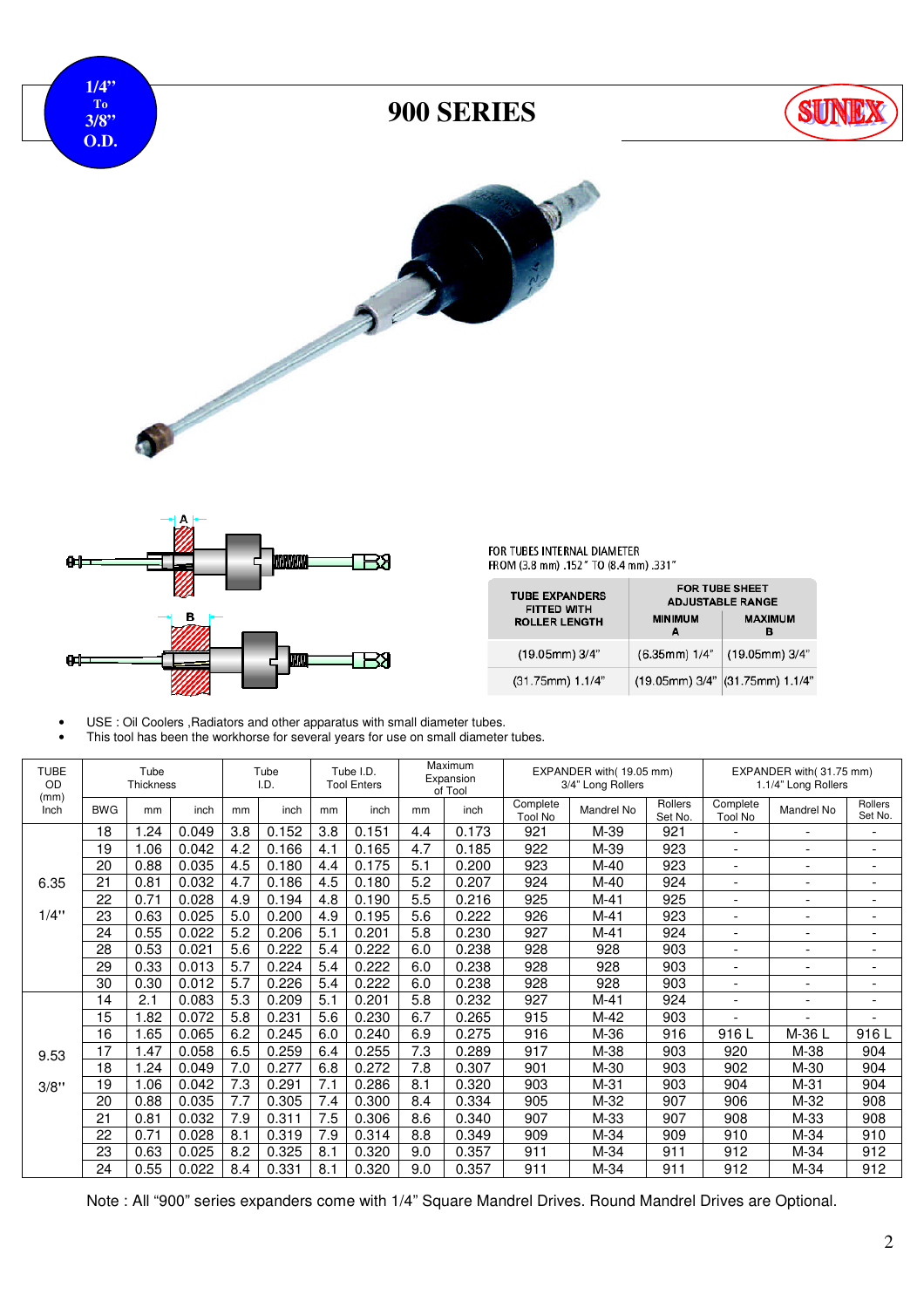**3/8" O.D.** 

### **1300 SERIES**







#### FOR TUBES INTERNAL DIAMETER FROM (5.8 mm) .231" TO (8.4 mm) .331"

| <b>TUBE EXPANDERS</b><br><b>FITTED WITH</b><br><b>ROLLER LENGTH</b> | <b>FOR TUBE SHEET</b><br><b>ADJUSTABLE RANGE</b><br><b>MINIMUM</b> | <b>MAXIMUM</b> |
|---------------------------------------------------------------------|--------------------------------------------------------------------|----------------|
|                                                                     | A                                                                  | в              |
| (19.05mm) 3/4"                                                      | (19.05mm) 3/4"                                                     | (76.20mm) 3"   |
| (31.75mm) 1.1/4"                                                    | (31.75mm) 1.1/4" (88.90mm) 3.1/2"                                  |                |

- USE : Oil Coolers , Radiators and other apparatus with small diameter tubes.
- This tool has been the workhorse for several years for use on small diameter tubes.

| <b>TUBE</b>  |            | Tube      |       |     | Tube  |     | Tube I.D.          | Maximum |                          |                     | EXPANDER with(19.05 mm) |                    |                     | EXPANDER with (31.75 mm) |                    |
|--------------|------------|-----------|-------|-----|-------|-----|--------------------|---------|--------------------------|---------------------|-------------------------|--------------------|---------------------|--------------------------|--------------------|
| OD           |            | Thickness |       |     | I.D.  |     | <b>Tool Enters</b> |         | <b>Expansion of Tool</b> |                     | 3/4" Long Rollers       |                    |                     | 1.1/4" Long Rollers      |                    |
| (mm)<br>Inch | <b>BWG</b> | mm        | inch  | mm  | inch  | mm  | inch               | mm      | inch                     | Complete<br>Tool No | Mandrel No              | Rollers<br>Set No. | Complete<br>Tool No | Mandrel No               | Rollers<br>Set No. |
|              | 15         | .82       | 0.072 | 5.8 | 0.231 | 5.6 | 0.230              | 6.7     | 0.265                    | 1315                | M-86                    | 1315               | 1316                | M-86                     | 1316               |
|              | 16         | .65       | 0.065 | 6.2 | 0.245 | 6.0 | 0.240              | 6.9     | 0.275                    | 1319                | M-86                    | 1315               | 1319L               | M-86                     | 916L               |
|              | 17         | 1.47      | 0.058 | 6.5 | 0.259 | 6.4 | 0.255              | 7.3     | 0.289                    | 1317                | M-88                    | 903                | 1318                | M-88                     | 904                |
| 9.53         | 18         | .24       | 0.049 | 7.0 | 0.277 | 6.8 | 0.272              | 7.8     | 0.307                    | 1301                | M-80                    | 903                | 1302                | M-80                     | 904                |
|              | 19         | .06       | 0.042 | 7.3 | 0.291 |     | 0.286              | 8.1     | 0.320                    | 1303                | $M-81$                  | 903                | 1304                | $M-81$                   | 904                |
| 3/8"         | 20         | 0.88      | 0.035 | 7.7 | 0.305 | 7.4 | 0.300              | 8.4     | 0.334                    | 1305                | M-82                    | 907                | 1306                | M-82                     | 908                |
|              | 21         | 0.81      | 0.032 | 7.9 | 0.311 | 7.5 | 0.306              | 8.6     | 0.340                    | 1307                | M-83                    | 907                | 1308                | M-83                     | 908                |
|              | 22         | 0.71      | 0.028 | 8.1 | 0.319 | 7.9 | 0.314              | 8.8     | 0.349                    | 1309                | M-84                    | 909                | 1310                | M-84                     | 910                |
|              | 23         | 0.63      | 0.025 | 8.2 | 0.325 | 8.1 | 0.320              | 9.0     | 0.357                    | 1311                | M-84                    | $91 -$             | 1312                | M-84                     | 912                |
|              | 24         | 0.55      | 0.022 | 8.4 | 0.331 | 8.1 | 0.320              | 9.0     | 0.357                    | 1311                | M-84                    | $91 -$             | 1312                | M-84                     | 912                |

Note : All "1300" series expanders come with 1/4" Square Mandrel Drives. Round Mandrel Drives are Optional.



#### **AL SERIES**

 $\mathbf c$ 

This Expander is used to enlarge the ends of soft tube so that another tube of same size can be inserted into the expanded section and soldered for a leak proof joint. These Expanders are designed to leave 0.015" clearance for slip fit and soldering. Special sizes and shanks on order. Average depth of expansion is 3/4". Specify tube gauge on order.

|       | Tube OD | Expander | <b>Rollers Set</b> | A     |             | B     |               |       | C.   |
|-------|---------|----------|--------------------|-------|-------------|-------|---------------|-------|------|
| mm    | Inch    | No.      | No.                | mm    | <b>Inch</b> | mm    | inch          | mm    | inch |
| 7.93  | 5/16    | AL-312   | ALR-312            | 8.38  | 0.33        | 15.87 | 5/8           | 6.35  | 1/4  |
| 9.53  | 3/8     | AL-375   | ALR-375            | 9.90  | 0.39        | 15.87 | 5/8           | 6.35  | 1/4  |
| 11.11 | 7/16    | AL-437   | ALR-437            | 11.43 | 0.45        | 15.87 | 5/8           | 7.93  | 5/16 |
| 12.70 | 1/2     | AL-500   | ALR-500            | 13.20 | 0.52        | 15.87 | 5/8           | 7.93  | 5/16 |
| 14.28 | 9/16    | AL-562   | ALR-562            | 14.73 | 0.58        | 19.05 | 3/4           | 7.93  | 5/16 |
| 15.87 | 5/8     | AL-625   | ALR-625            | 16.25 | 0.64        | 19.05 | 3/4           | 7.93  | 5/16 |
| 19.05 | 3/4     | AL-750   | ALR-750            | 19.55 | 0.77        | 19.05 | 3/4           | 9.53  | 3/8  |
| 22.22 | 7/8     | AL-875   | ALR-875            | 22.60 | 0.89        | 19.05 | $\frac{3}{4}$ | 9.53  | 3/8  |
| 25.40 |         | AL-1000  | ALR-1000           | 25.65 | 1.01        | 25.40 |               | 9.53  | 3/8  |
| 28.57 | 1.1/8   | AL-1125  | ALR-1125           | 28.95 | 1.14        | 25.40 |               | 12.70 | 1/2  |
| 31.75 | 1.1/4   | AL-1250  | ALR-1250           | 32.25 | 1.27        | 25.40 |               | 12.70 | 1/2  |
| 34.92 | 1.3/8   | AL-1375  | ALR-1375           | 35.30 | .39         | 25.40 |               | 12.70 | 1/2  |
| 38.10 | 1.5/8   | AL-1625  | ALR-1625           | 38.60 | .52         | 25.40 |               | 12.70 | 1/2  |
| 41.27 | 5/16    | AL-312   | ALR-312            | 41.65 | .64         | 25.40 |               | 14.28 | 9/16 |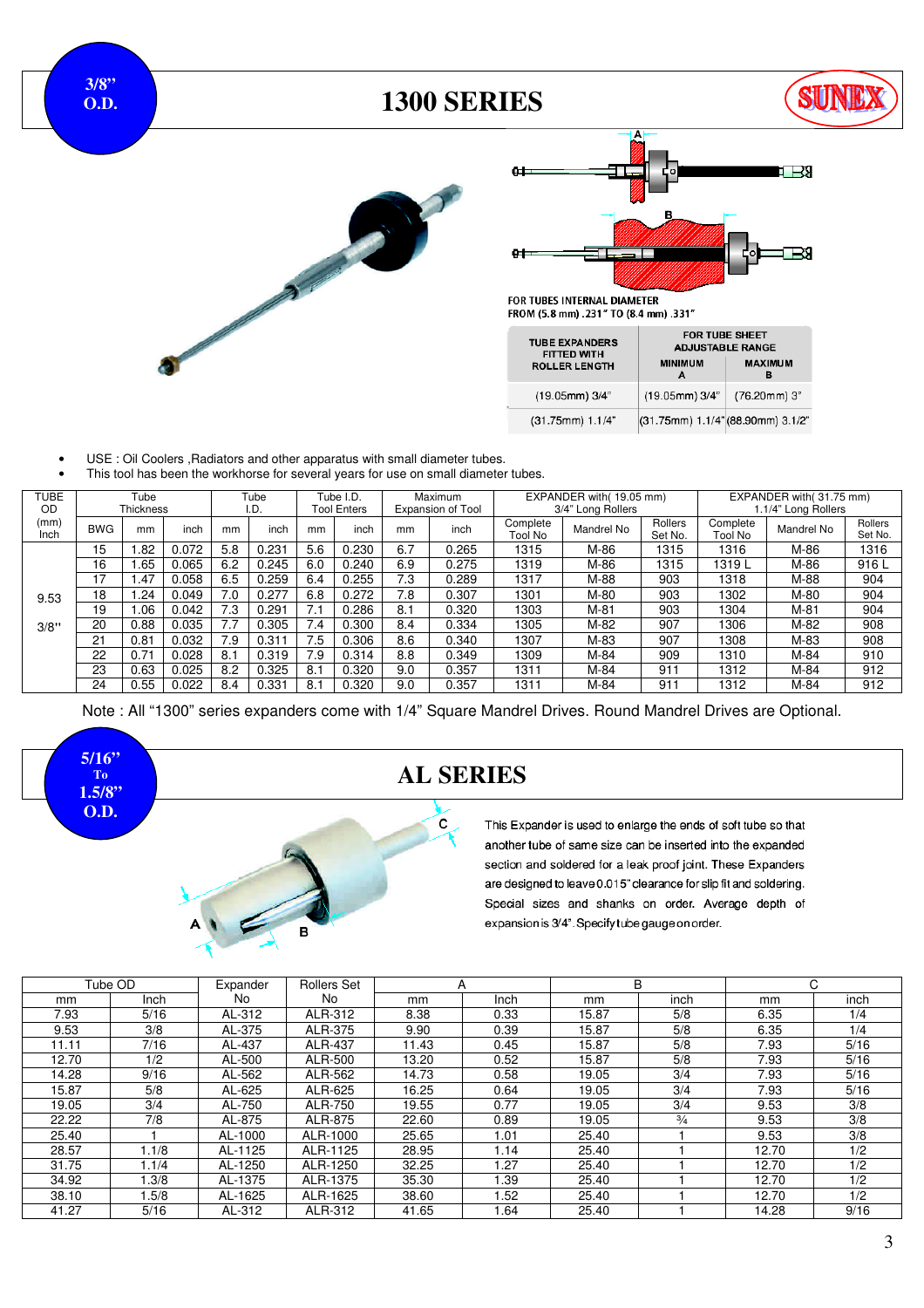**1/2"- 1.1/2" O.D.**

## **800 SERIES**







• Use : Most popular tool worldwide for use on heat exchangers and condensers with tube of 1/2" -1.1/2" O.D.

| <b>TUBE OD</b><br>(mm) |                 | Tube<br><b>Thickness</b> |       |      | Tube<br>I.D. |      | Tube I.D.<br><b>Tool Enters</b> |                   | Maximum<br><b>Expansion of Tool</b> |                   | EXPANDER with(19.05 mm)<br>3/4" Long Rollers |        |                | EXPANDER with(31.75 mm)<br>1.1/4" Long Rollers |                          |
|------------------------|-----------------|--------------------------|-------|------|--------------|------|---------------------------------|-------------------|-------------------------------------|-------------------|----------------------------------------------|--------|----------------|------------------------------------------------|--------------------------|
| Inch                   | <b>BWG</b>      | mm                       | inch  | mm   | inch         | Mm   | inch                            | Mm                | inch                                | <b>Tool No</b>    | Mandrel                                      | Roller | <b>Tool No</b> | Mandrel                                        | Roller                   |
|                        | $\overline{14}$ | 2.1                      | 0.083 | 8.4  | 0.334        | 8.2  | 0.324                           | 9.5               | 0.374                               | 797               | 797                                          | 797    | $\blacksquare$ | $\blacksquare$                                 | $\blacksquare$           |
| 12.70                  | 15              | 1.82                     | 0.072 | 9.0  | 0.356        | 8.8  | 0.348                           | 10.1              | 0.398                               | 799               | 799                                          | $R-1$  | $\blacksquare$ | $\blacksquare$                                 | $-$                      |
|                        | 16              | 1.65                     | 0.065 | 9.4  | 0.370        | 9.1  | 0.360                           | 10.4              | 0.410                               | 801               | $M-1$                                        | $R-1$  | $\blacksquare$ | $\sim$                                         | $\sim$                   |
| 1/2"                   | $\overline{17}$ | 1.47                     | 0.058 | 9.7  | 0.384        | 9.5  | 0.374                           | 10.7              | 0.424                               | 803               | $M-1$                                        | $R-2$  | $\overline{a}$ | $\blacksquare$                                 | $\sim$                   |
|                        | 18              | 1.24                     | 0.049 | 10.2 | 0.402        | 9.9  | 0.392                           | $\overline{1}1.3$ | 0.447                               | 805               | $M-2$                                        | $R-3$  | $\overline{a}$ | $\sim$                                         | $\overline{\phantom{a}}$ |
|                        | 20              | 0.88                     | 0.035 | 10.9 | 0.430        | 10.3 | 0.406                           | 11.7              | 0.461                               | 805S              | $M-3$                                        | $R-3$  |                | $\sim$                                         | L,                       |
|                        | 12              | 2.76                     | 0.109 | 10.3 | 0.407        | 9.9  | 0.392                           | 11.3              | 0.447                               | 805               | $M-2$                                        | $R-3$  | 806            | $M-2$                                          | $R-3A$                   |
|                        | 13              | 2.41                     | 0.095 | 11.0 | 0.435        | 10.8 | 0.425                           | 12.1              | 0.480                               | 807               | $M-3$                                        | $R-4$  | 808            | $M-3$                                          | $R-4A$                   |
|                        | 14              | 2.10                     | 0.083 | 11.6 | 0.459        | 11.4 | 0.449                           | 12.9              | 0.509                               | 809               | M4                                           | $R-4$  | 810            | M <sub>4</sub>                                 | $R-4A$                   |
|                        | $\overline{15}$ | 1.82                     | 0.072 | 12.2 | 0.481        | 11.9 | 0.471                           | 13.6              | 0.536                               | 811               | $M-5$                                        | $R-5$  | 812            | $M-5$                                          | <b>R-5 A</b>             |
| 15.88                  | 16              | 1.65                     | 0.065 | 12.5 | 0.495        | 12.3 | 0.485                           | 13.9              | 0.550                               | 813               | $M-5$                                        | $R-6$  | 814            | $M-5$                                          | $R-6A$                   |
| 5/8"                   | 17              | 1.47                     | 0.058 | 12.9 | 0.509        | 12.6 | 0.499                           | 14.3              | 0.564                               | 815               | $M-6$                                        | $R-6$  | 816            | $M-6$                                          | $R-6A$                   |
|                        | 18              | 1.24                     | 0.049 | 13.3 | 0.527        | 13.1 | 0.517                           | 14.5              | 0.572                               | 817               | $M-7$                                        | $R-7$  | 818            | $M-7$                                          | $R-7A$                   |
|                        | 19              | 1.06                     | 0.042 | 13.7 | 0.541        | 13.2 | 0.522                           | 14.7              | 0.582                               | 819               | $M-6$                                        | $R-7$  | 820            | $M-6$                                          | <b>R-7 A</b>             |
|                        | $\overline{20}$ | 0.88                     | 0.035 | 14.1 | 0.555        | 13.6 | 0.536                           | 15.1              | 0.596                               | 819S              | $M-8$                                        | $R-7$  | 820S           | $M-8$                                          | $R-7A$                   |
|                        | $\overline{21}$ | 0.81                     | 0.032 | 14.2 | 0.561        | 13.6 | 0.536                           | 15.1              | 0.596                               | 819S              | $M-8$                                        | $R-7$  | 820S           | $M-8$                                          | $R-7A$                   |
|                        | $\overline{22}$ | 0.71                     | 0.028 | 14.4 | 0.569        | 13.6 | 0.536                           | 15.1              | 0.596                               | $\overline{819S}$ | $M-8$                                        | $R-7$  | 820S           | $M-8$                                          | $R-7A$                   |
|                        | 10              | 3.40                     | 0.134 | 12.2 | 0.482        | 11.9 | 0.471                           | 13.6              | 0.536                               | 811               | $M-5$                                        | $R-5$  | 812            | $M-5$                                          | <b>R-5 A</b>             |
|                        | $\overline{11}$ | 3.04                     | 0.120 | 12.9 | 0.510        | 12.6 | 0.499                           | 14.3              | 0.564                               | 815               | $M-6$                                        | $R-6$  | 816            | $M-6$                                          | $R-6A$                   |
|                        | $\overline{12}$ | 2.76                     | 0.109 | 13.5 | 0.532        | 13.2 | 0.522                           | 14.7              | 0.582                               | 819               | $M-6$                                        | $R-7$  | 820            | $M-6$                                          | $R-7A$                   |
|                        | $\overline{13}$ | 2.41                     | 0.095 | 14.2 | 0.560        | 13.9 | 0.550                           | 15.6              | 0.615                               | 821               | $M-8$                                        | $R-8$  | 822            | $M-8$                                          | $R-8A$                   |
| 19.05                  | $\overline{14}$ | 2.10                     | 0.083 | 14.8 | 0.584        | 14.5 | 0.574                           | 16.2              | 0.639                               | 823               | $M-8$                                        | $R-9$  | 824            | $M-8$                                          | <b>R-9 A</b>             |
|                        | $\overline{15}$ | 1.82                     | 0.072 | 15.3 | 0.606        | 15.1 | 0.596                           | 16.7              | 0.661                               | 825               | $M-8$                                        | $R-10$ | 826            | $M-8$                                          | <b>R-10 A</b>            |
| 3/4"                   | 16              | 1.65                     | 0.065 | 15.7 | 0.620        | 15.3 | 0.605                           | 17.4              | 0.685                               | 827               | $M-9$                                        | $R-10$ | 828            | $M-9$                                          | <b>R-10 A</b>            |
|                        | $\overline{17}$ | 1.47                     | 0.058 | 16.1 | 0.634        | 15.7 | 0.619                           | 17.7              | 0.699                               | 829               | $M-9$                                        | $R-11$ | 830            | $M-9$                                          | $R-11A$                  |
|                        | 18              | 1.24                     | 0.049 | 16.5 | 0.652        | 15.7 | 0.619                           | 17.7              | 0.699                               | 829               | $M-9$                                        | $R-11$ | 830            | $M-9$                                          | <b>R-11 A</b>            |
|                        | 19              | 1.06                     | 0.042 | 16.9 | 0.666        | 16.3 | 0.642                           | 18.3              | 0.722                               | 831               | $M-9$                                        | $R-12$ | 832            | $M-9$                                          | $R-12A$                  |
|                        | 20              | 0.88                     | 0.035 | 17.2 | 0.680        | 16.3 | 0.642                           | 18.3              | 0.722                               | 831               | $M-9$                                        | $R-12$ | 832            | $M-9$                                          | $R-12A$                  |
|                        | $\overline{21}$ | 0.81                     | 0.032 | 17.4 | 0.686        | 16.3 | 0.642                           | 18.3              | 0.722                               | 831               | $M-9$                                        | $R-12$ | 832            | $M-9$                                          | $R-12A$                  |
|                        | $\overline{22}$ | 0.71                     | 0.028 | 17.6 | 0.694        | 16.3 | 0.642                           | 18.3              | 0.722                               | 831               | $M-9$                                        | $R-12$ | 832            | $M-9$                                          | R-12 A                   |
|                        | 10              | 3.40                     | 0.134 | 15.4 | 0.607        | 15.1 | 0.596                           | 16.7              | 0.661                               | 825               | $M-8$                                        | $R-10$ | 826            | $M-8$                                          | <b>R-10 A</b>            |
|                        | 11              | 3.04                     | 0.120 | 16.1 | 0.635        | 15.7 | 0.619                           | 17.7              | 0.699                               | 829               | $M-9$                                        | $R-11$ | 830            | $M-9$                                          | $R-11A$                  |
| 22.22                  | $\overline{12}$ | 2.76                     | 0.109 | 16.6 | 0.657        | 16.3 | 0.642                           | 18.3              | 0.722                               | 831               | $M-9$                                        | $R-12$ | 832            | $M-9$                                          | $R-12A$                  |
|                        | 13              | 2.41                     | 0.095 | 17.4 | 0.685        | 17.0 | 0.670                           | 19.0              | 0.750                               | 833               | $M-10$                                       | $R-13$ | 834            | $M-10$                                         | R-13 A                   |
| 7/8"                   | 14              | 2.10                     | 0.083 | 18.0 | 0.709        | 17.4 | 0.685                           | 19.6              | 0.774                               | 835               | $M-11$                                       | $R-14$ | 836            | $M-11$                                         | <b>R-14 A</b>            |
|                        | $\overline{15}$ | 1.82                     | 0.072 | 18.5 | 0.731        | 18.0 | 0.712                           | 20.3              | 0.801                               | 837               | $M-11$                                       | $R-15$ | 838            | $M-11$                                         | $R-15A$                  |
|                        | 16              | 1.65                     | 0.065 | 18.9 | 0.745        | 18.4 | 0.726                           | 20.7              | 0.815                               | 839               | $M-12$                                       | $R-15$ | 840            | $M-12$                                         | $R-15A$                  |
|                        | 17              | 1.47                     | 0.058 | 19.2 | 0.759        | 18.8 | 0.740                           | 21.0              | 0.829                               | 843               | $M-12$                                       | $R-16$ | 844            | $M-12$                                         | $R-16A$                  |
|                        | $\overline{18}$ | 1.24                     | 0.049 | 19.7 | 0.777        | 18.8 | 0.740                           | 21.0              | 0.829                               | 843               | $M-12$                                       | $R-16$ | 844            | $M-12$                                         | R-16 A                   |

Model 797-856 expanders come with 3/8" Square Mandrel Drive and Model 857-900 expanders come with 1/2" Square Mandrel Drive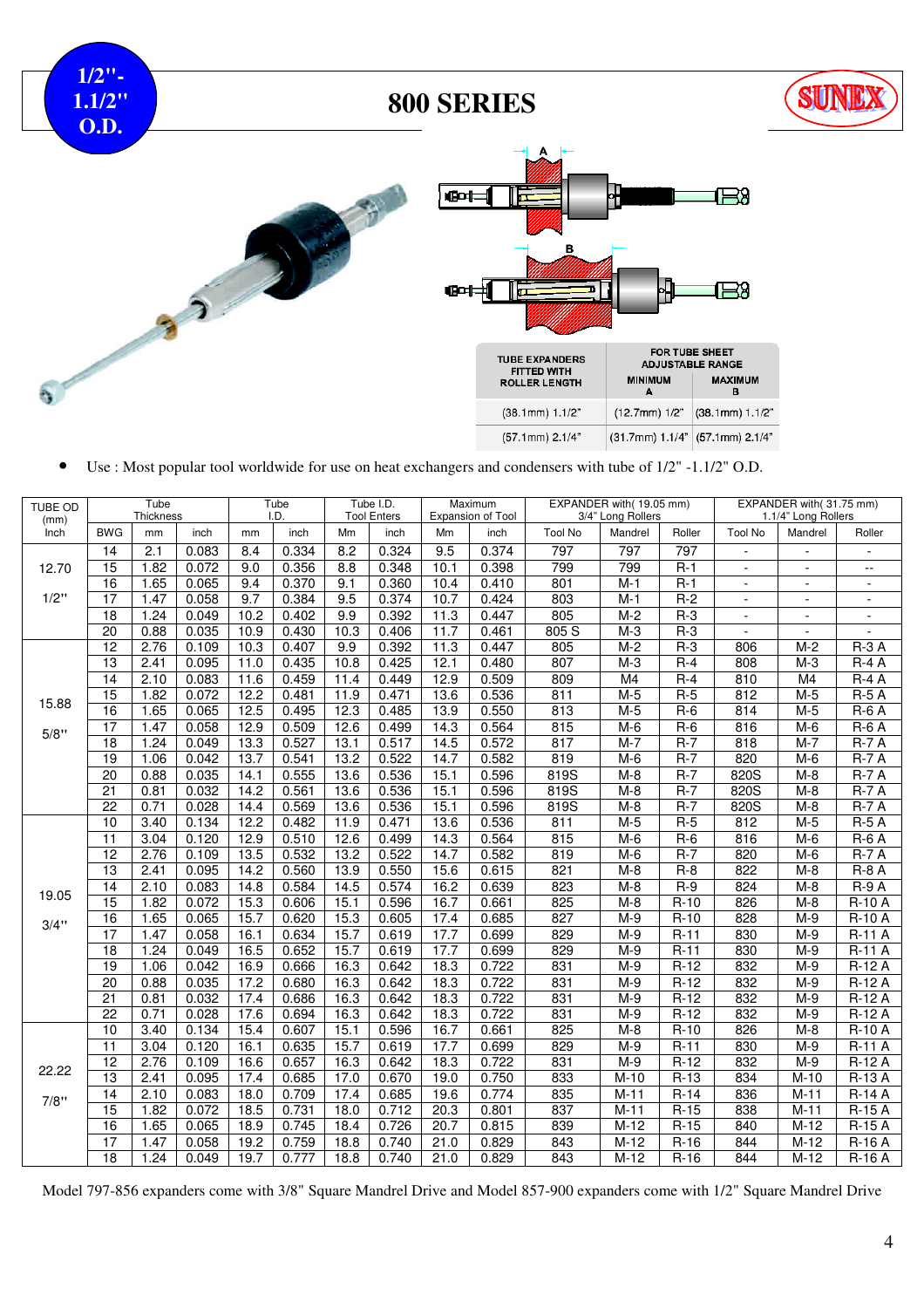**1/2"- 1.1/2" O.D.**

# **800 SERIES**



| <b>TUBE OD</b> |                 | Tube              |                |                   | Tube           |                   | Tube I.D.          |                   | Maximum           |                       | EXPANDER with(19.05 mm) |                  |                       | EXPANDER with(31.75 mm) |                      |
|----------------|-----------------|-------------------|----------------|-------------------|----------------|-------------------|--------------------|-------------------|-------------------|-----------------------|-------------------------|------------------|-----------------------|-------------------------|----------------------|
| (mm)           |                 | <b>Thickness</b>  |                |                   | I.D.           |                   | <b>Tool Enters</b> |                   | Expansion of Tool |                       | 3/4" Long Rollers       |                  |                       | 1.1/4" Long Rollers     |                      |
| Inch           | <b>BWG</b><br>8 | mm<br>4.19        | inch<br>0.165  | mm<br>17.0        | inch<br>0.670  | Mm<br>16.6        | inch<br>0.655      | Mm<br>18.6        | inch<br>0.735     | <b>Tool No</b><br>841 | Mandrel<br>$M-9$        | Roller<br>$R-13$ | <b>Tool No</b><br>842 | Mandrel<br>M-9          | Roller<br>R-13 A     |
|                | 9               | 3.75              | 0.148          | 17.8              | 0.704          | 17.4              | 0.685              | 19.6              | 0.774             | 835                   | $M-11$                  | $R-14$           | 836                   | $M-11$                  | <b>R-14 A</b>        |
|                | 10              | 3.40              | 0.134          | 18.5              | 0.732          | 18.0              | 0.712              | 20.3              | 0.801             | 837                   | $M-11$                  | $R-15$           | 838                   | $M-11$                  | $R-15A$              |
|                | 11              |                   |                | 19.3              | 0.760          |                   | 0.740              | 21.0              | 0.829             |                       | $M-12$                  |                  | 844                   | $M-12$                  | R-16 A               |
|                |                 | 3.04              | 0.120          |                   |                | 18.8              |                    |                   |                   | 843                   |                         | $R-16$           |                       |                         |                      |
|                | 12              | 2.76              | 0.109          | 19.8              | 0.782          | 19.3              | 0.763              | 21.6              | 0.852             | 845                   | $\overline{M}$ -12      | $R-17$           | 846                   | $M-12$                  | <b>R-17 A</b>        |
| 25.40          | 13              | 2.41              | 0.095          | 20.5              | 0.810          | 20.0              | 0.791              | 22.3              | 0.880             | 847                   | $M-12$                  | $R-18$           | 848                   | $M-12$                  | <b>R-18 A</b>        |
|                | 14              | 2.10              | 0.083          | 21.1              | 0.834          | 20.5              | 0.810              | 23.0              | 0.909             | 849                   | $M-13$                  | $R-18$           | 850                   | $M-13$                  | <b>R-18 A</b>        |
| 1"             | 15              | 1.82              | 0.072          | 21.7              | 0.856          | 21.2              | 0.837              | 23.7              | 0.936             | 851                   | $M-13$                  | $R-19$           | 852                   | $M-13$                  | <b>R-19 A</b>        |
|                | 16              | 1.65              | 0.065          | 22.1              | 0.870          | $21.\overline{2}$ | 0.837              | 23.7              | 0.936             | 851                   | $M-13$                  | $R-19$           | 852                   | $M-13$                  | <b>R-19 A</b>        |
|                | $\overline{17}$ | 1.47              | 0.058          | 22.4              | 0.884          | $21.\overline{9}$ | 0.865              | 24.4              | 0.964             | 855                   | $M-13$                  | $R-21$           | 856                   | $M-13$                  | R-21 A               |
|                | 18              | 1.24              | 0.049          | 22.9              | 0.902          | 21.9              | 0.865              | 24.4              | 0.964             | 855                   | $M-13$                  | $R-21$           | 856                   | $M-13$                  | R-21 A               |
|                | 19              | 1.06              | 0.042          | 23.2              | 0.916          | 21.9              | 0.865              | 24.4              | 0.964             | 855                   | $M-13$                  | $R-21$           | 856                   | $M-13$                  | R-21 A               |
|                | $\overline{20}$ | 0.88              | 0.035          | 23.6              | 0.930          | 21.9              | 0.865              | 24.4              | 0.964             | 855                   | $\overline{M}$ -13      | $R-21$           | 856                   | $M-13$                  | R-21 A               |
|                | 8               | 4.19              | 0.165          | 20.1              | 0.795          | 19.7              | 0.776              | 22.2              | 0.875             | 853                   | $M-13$                  | $R-20$           | 854                   | $M-13$                  | R-20 A               |
|                | 9               | 3.75              | 0.148          | 21.0              | 0.829          | 20.5              | 0.810              | 23.0              | 0.909             | 849                   | $\overline{M}$ -13      | $R-18$           | 850                   | $M-13$                  | <b>R-18 A</b>        |
|                | 10              | 3.40              | 0.134          | 21.7              | 0.857          | 21.2              | 0.837              | 23.7              | 0.936             | 851                   | $M-13$                  | $R-19$           | 852                   | $M-13$                  | $\overline{R}$ -19 A |
|                | 11              | 3.04              | 0.120          | 22.4              | 0.885          | 21.9              | 0.865              | 24.4              | 0.964             | 855                   | $\overline{M}$ -13      | $R-21$           | 856                   | $M-13$                  | R-21 A               |
|                | 12              | 2.76              | 0.109          | 23.0              | 0.907          | 22.4              | 0.883              | 24.9              | 0.982             | 857                   | $M-14$                  | $R-21$           | 858                   | $M-14$                  | R-21 A               |
| 28.58          | 13              | 2.41              | 0.095          | 23.7              | 0.935          | 23.2              | 0.926              | 25.7              | 1.025             | 859                   | $M-14$                  | $R-22$           | 860                   | $M-14$                  | R-22 A               |
|                | 14              | 2.10              | 0.083          | $24.\overline{3}$ | 0.959          | 23.7              | 0.935              | 26.5              | 1.044             | 861                   | $M-15$                  | $R-23$           | 862                   | $M-15$                  | R-23 A               |
| 1.1/8"         | 15              | 1.82              | 0.072          | 24.9              | 0.981          | 24.4              | 0.962              | 27.2              | 1.071             | 863                   | $\overline{M}$ -15      | $R-24$           | 864                   | $M-15$                  | R-24 A               |
|                | 16              | 1.65              | 0.065          | 25.2              | 0.995          | 24.4              | 0.962              | 27.2              | 1.071             | 863                   | $M-15$                  | $R-24$           | 864                   | $M-15$                  | R-24 A               |
|                | 17              | 1.47              | 0.058          | 25.6              | 1.010          | 25.1              | 0.990              | 27.9              | 1.009             | 867                   | $M-16$                  | $R-26$           | 868                   | $M-16$                  | R-26 A               |
|                | 18              | 1.24              | 0.049          | 26.0              | 1.027          | 25.1              | 0.990              | 27.9              | 1.009             | 867                   | $M-16$                  | $R-26$           | 868                   | $M-16$                  | R-26 A               |
|                | 8               | 4.19              | 0.165          | 23.3              | 0.920          | 22.8              | 0.901              | $25.\overline{6}$ | 1.010             | 865                   | $M-15$                  | $R-25$           | 866                   | $M-15$                  | R-25 A               |
|                | 9               | 3.75              | 0.148          | 24.2              | 0.954          | 23.7              | 0.935              | 26.5              | 1.044             | 861                   | $\overline{M}$ -15      | $R-23$           | 862                   | $M-15$                  | R-23 A               |
|                | 10              | 3.40              | 0.134          | 24.9              | 0.992          | 24.4              | 0.962              | 27.2              | 1.071             | 863                   | $M-15$                  | $R-24$           | 864                   | $M-15$                  | R-24 A               |
|                | 11              | 3.04              | 0.120          | 25.6              | 1.010          | 25.9              | 0.990              | 27.9              | 1.099             | 867                   | $M-16$                  | $R-26$           | 868                   | M-16                    | R-26 A               |
| 31.75          | 12              | 2.76              | 0.109          | 26.2              | 1.032          | 25.7              | 1.013              | 28.5              | 1.122             | 869                   | $M-16$                  | $R-27$           | 870                   | $M-16$                  | R-27 A               |
|                | 13              | 2.41              | 0.095          | 26.9              | 1.060          | 26.4              | 1.039              | 29.2              | 1.150             | 871                   | $M-17$                  | $R-28$           | 872                   | $M-17$                  | R-28 A               |
| 1.1/4"         | 14              | 2.10              | 0.083          | 27.5              | 1.084          | 26.9              | 1.060              | 29.6              | 1.169             | 873                   | $M-17$                  | $R-29$           | 874                   | $M-17$                  | R-29 A               |
|                | 15              | 1.82              | 0.072          | 28.0              | 1.106          | 27.6              | 1.087              | 30.3              | 1.196             | 875                   | $M-17$                  | $R-30$           | 876                   | $M-17$                  | R-30 A               |
|                | 16              | 1.65              | 0.065          | 28.4              | 1.120          | 27.6              | 1.087              | 30.3              | 1.196             | 875                   | $M-17$                  | $R-30$           | 876                   | $M-17$                  | R-30 A               |
|                | 17              | 1.47              | 0.058          | 28.8              | 1.134          | 28.3              | 1.115              | 31.0              | 1.224             | 879                   | $\overline{M}$ -18      | $R-30$           | 880                   | $M-18$                  | R-30 A               |
|                | 18              | 1.24              | 0.049          | 29.2              | 1.152          | 28.3              | 1.115              | 31.0              | 1.224             | 879                   | $M-18$                  | $R-30$           | 880                   | $M-18$                  | R-30 A               |
|                | 8               | 4.19              | 0.165          | 26.5              | 1.045          | 26.0              | 1.026              | 28.8              | 1.135             | 877                   | $M-17$                  | $R-31$           | 872                   | $M-17$                  | R-31 A               |
|                | 9               | $3.\overline{75}$ | 0.148          | 27.4              | 1.079          | 26.9              | 1.060              | 29.6              | 1.169             | 873                   | $M-17$                  | $R-29$           | 874                   | $M-17$                  | R-29 A               |
|                | 10              | 3.40              | 0.134          | 28.1              | 1.107          | 27.6              | 1.087              | 30.3              | 1.196             | 875                   | $M-17$                  | $R-30$           | 876                   | $M-17$                  | R-30 A               |
|                |                 | 3.04              | 0.120          | 28.8              | 1.135          | 28.3              | 1.115              | 31.0              | 1.224             | 879                   | $M-18$                  | $R-30$           | 880                   | $M-18$                  | $R-30A$              |
| 34.92          | 11<br>12        | 2.76              | 0.109          | 29.3              | 1.157          | 28.7              | 1.133              | 31.5              | 1.242             | 881                   | M-18                    | $R-32$           | 882                   | $M-18$                  | R-32 A               |
| 1.3/8"         | 13              | 2.41              | 0.095          | 30.1              | 1.185          | 29.4              | 1.160              | 32.3              | 1.275             | 883                   | $M-19$                  | $R-33$           | 884                   | M-19                    | R-33 A               |
|                | 14              | 2.10              | 0.083          | 30.7              | 1.209          | 29.9              | 1.179              | 32.8              | 1.294             | 885                   | $M-20$                  | $R-34$           | 886                   | M-20                    | R-34 A               |
|                | 15              | 1.82              | 0.072          | 31.2              | 1.231          | 30.6              | 1.206              | 33.5              | 1.321             | 887                   | $M-20$                  | $R-35$           | 888                   | M-20                    | R-35 A               |
|                |                 | 1.65              |                |                   |                |                   |                    |                   |                   |                       |                         |                  |                       |                         |                      |
|                | 16<br>8         | 4.19              | 0.065<br>0.165 | 31.6<br>29.7      | 1.245<br>1.170 | 30.6<br>29.0      | 1.206<br>1.145     | 33.5<br>32.0      | 1.321<br>1.260    | 887<br>889            | $M-20$<br>$M-19$        | $R-35$<br>$R-34$ | 888<br>890            | $M-20$<br>M-19          | R-35 A<br>R-34 A     |
|                | 9               | 3.75              | 0.148          | 30.5              | 1.204          | 29.9              | 1.177              | 32.8              | 1.294             | 885                   | $M-20$                  | $R-34$           | 886                   | $M-20$                  | R-34 A               |
|                |                 |                   |                |                   |                |                   |                    |                   | 1.321             |                       |                         |                  |                       |                         |                      |
|                | 10              | 3.40              | 0.134          | 31.2              | 1.232          | 30.6              | 1.206              | 33.5              |                   | 887                   | $M-20$                  | $R-35$           | 888                   | $M-20$                  | R-35 A               |
| 38.10          | 11              | 3.04              | 0.120          | 32.0              | 1.260          | 31.3              | 1.235              | 34.2              | 1.350             | 891                   | $M-20$                  | $R-36$           | 892                   | M-20                    | R-36 A               |
|                | 12              | 2.76              | 0.109          | 32.5              | 1.282          | 31.9              | 1.257              | 34.8              | 1.372             | 893                   | $M-20$                  | $R-37$           | 894                   | $M-20$                  | R-37 A               |
| 1.1/2"         | 13              | 2.41              | 0.095          | 33.2              | 1.310          | 32.6              | 1.285              | 35.5              | 1.400             | 895                   | $M-21$                  | $R-37$           | 896                   | $M-21$                  | <b>R-37 A</b>        |
|                | 14              | 2.10              | 0.083          | 33.8              | 1.334          | 32.6              | 1.285              | 35.5              | 1.400             | 895                   | $M-21$                  | $R-37$           | 896                   | $M-21$                  | R-37 A               |
|                | 15              | 1.82              | 0.072          | 34.4              | 1.356          | 33.8              | 1.331              | 36.7              | 1.446             | 897                   | $M-21$                  | R-38             | 898                   | $M-21$                  | R-38 A               |
|                | 16              | 1.65              | 0.065          | 34.8              | 1.370          | 33.8              | 1.331              | 36.7              | 1.446             | 897                   | $M-21$                  | R-38             | 898                   | M-21                    | R-38 A               |
|                | 17              | 1.47              | 0.058          | 35.1              | 1.384          | 33.8              | 1.331              | 37.3              | 1.472             | 899                   | M-22                    | R-38             | 900                   | $M-22$                  | R-38 A               |
|                | 18              | 1.24              | 0.049          | 35.6              | 1.402          | 33.8              | 1.331              | 37.3              | 1.472             | 899                   | $M-22$                  | R-38             | 900                   | $M-22$                  | R-38 A               |
|                | 19              | 1.06              | 0.042          | 35.9              | 1.416          | 33.8              | 1.331              | 37.3              | 1.472             | 899                   | $M-22$                  | R-38             | 900                   | $M-22$                  | R-38 A               |
|                | 20              | 0.88              | 0.035          | 36.3              | 1.430          | 33.8              | 1.331              | 37.3              | 1.472             | 899                   | $M-22$                  | R-38             | 900                   | $M-22$                  | R-38 A               |

Model 797-856 expanders come with 3/8" Square Mandrel Drive and Model 857-900 expanders come with 1/2" Square Mandrel Drive.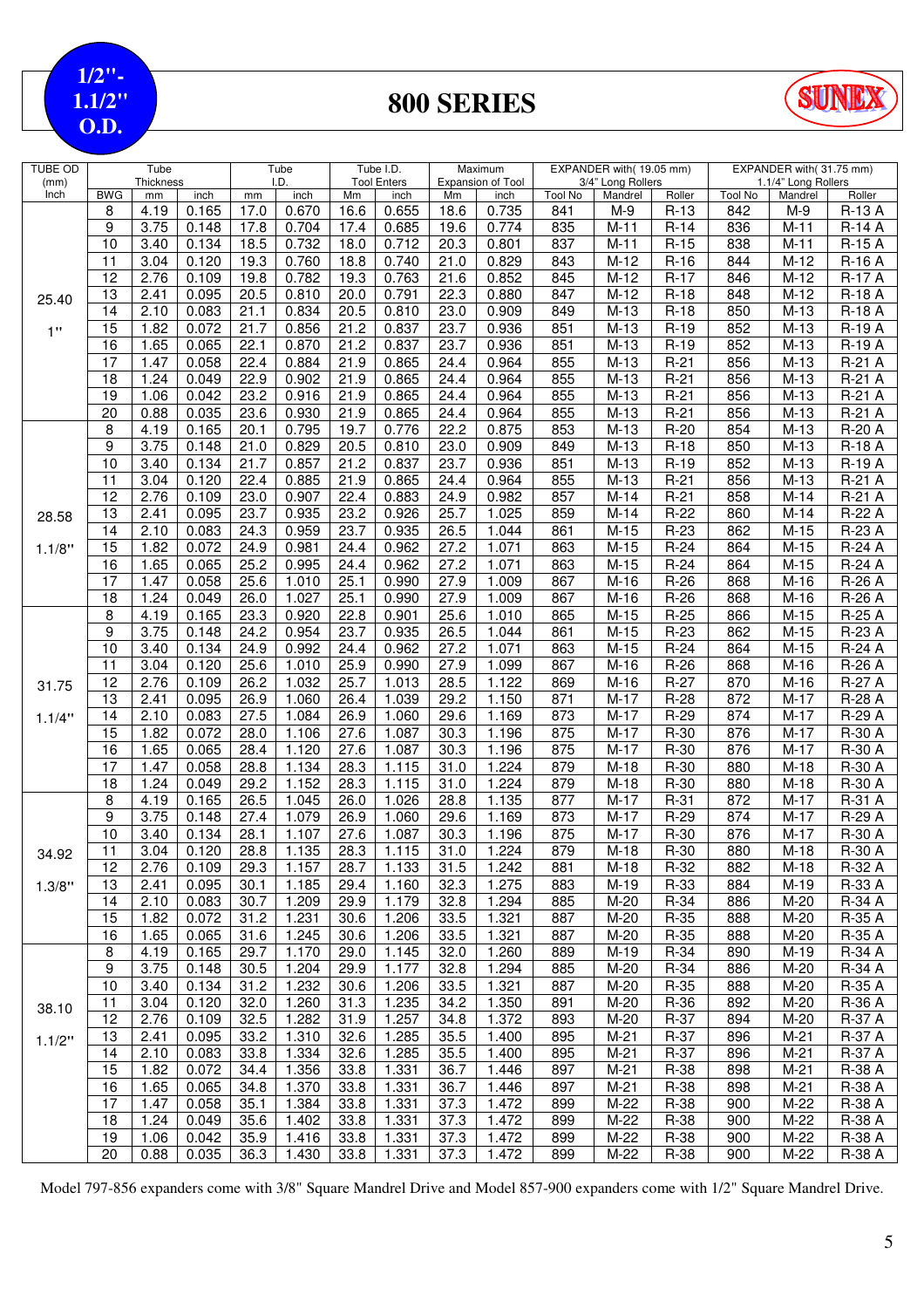

• Use : highly recommended for use on thin wall tubes (19 thru 22 gauge walls ) of Stainless Steel ,Titanium, Incoloy and other exotic materials. • Advantages : Gives a more concentric and even expansion when expanding thin walled tubes vs a conventional 3 roll expander and reduces tube spring back effect.

| <b>TUBE</b><br><b>OD</b><br>(mm) |            | Tube<br>Thickness |       |                   | Tube<br>I.D. | Tube I.D.<br><b>Tool Enters</b> |       |      | Maximum<br>Expansion of<br>Tool |                | EXPANDER with(19.05 mm)<br>3/4" Long Rollers |             |                | EXPANDER with(31.75 mm)<br>1.1/4" Long Rollers |           |
|----------------------------------|------------|-------------------|-------|-------------------|--------------|---------------------------------|-------|------|---------------------------------|----------------|----------------------------------------------|-------------|----------------|------------------------------------------------|-----------|
| Inch                             | <b>BWG</b> | mm                | inch  | mm                | inch         | mm                              | inch  | mm   | inch                            | <b>Tool No</b> | Mandrel                                      | Roller      | <b>Tool No</b> | Mandrel                                        | Roller    |
|                                  | 17         | 1.47              | 0.058 | 12.9              | 0.509        | 12.6                            | 0.499 | 14.3 | 0.564                           | 815-5          | 816-5                                        | $R-4-5$     | 816-5          | 816-5                                          | $R-4A-5$  |
| 15.88                            | 18         | 1.24              | 0.049 | 13.3              | 0.527        | 13.1                            | 0.517 | 14.5 | 0.572                           | 817-5          | $M-9$                                        | $R-4-5$     | 818-5          | $M-9$                                          | $R-4A-5$  |
|                                  | 19         | 1.06              | 0.042 | 13.7              | 0.541        | 13.2                            | 0.522 | 14.7 | 0.582                           | 819-5          | 820-5                                        | $R-4-5$     | 820-5          | 820-5                                          | $R-4A-5$  |
| 5/8"                             | 20         | 0.88              | 0.035 | 14.1              | 0.555        | 13.6                            | 0.536 | 15.1 | 0.596                           | 819S-5         | 820-5S                                       | $R-4-5$     | 820S-5         | 820-5S                                         | $R-4A-5$  |
|                                  | 21         | 0.81              | 0.032 | 14.2              | 0.561        | 13.6                            | 0.536 | 15.1 | 0.596                           | 819S-5         | 820-5S                                       | $R-4-5$     | 820S-5         | 820-5S                                         | $R-4A-5$  |
|                                  | 22         | 0.71              | 0.028 | 14.4              | 0.569        | 13.6                            | 0.536 | 15.1 | 0.596                           | 819S-5         | 820-5S                                       | $R-4-5$     | 820S-5         | 820-5S                                         | $R-4A-5$  |
|                                  | 13         | 2.41              | 0.095 | 14.2              | 0.560        | 13.9                            | 0.550 | 15.6 | 0.615                           | $821 - 5$      | 822-5                                        | $R-5-5$     | 822-5          | 822-5                                          | $R-5A-5$  |
|                                  | 14         | 2.10              | 0.083 | 14.8              | 0.584        | 14.5                            | 0.574 | 16.2 | 0.639                           | 823-5          | 824-5                                        | $R-6-5$     | 824-5          | 824-5                                          | R-6A-5    |
|                                  | 15         | 1.82              | 0.072 | 15.3              | 0.606        | 15.1                            | 0.596 | 16.7 | 0.661                           | 825-5          | 826-5                                        | $R-7-5$     | 826-5          | 826-5                                          | $R-7A-5$  |
|                                  | 16         | 1.65              | 0.065 | 15.7              | 0.620        | 15.3                            | 0.605 | 17.4 | 0.685                           | 827-5          | $M-13$                                       | $R-7-5$     | 828-5          | $M-13$                                         | $R-7A-5$  |
|                                  | 17         | 1.47              | 0.058 | 16.1              | 0.634        | 15.7                            | 0.619 | 17.7 | 0.699                           | 829-5          | 830-5                                        | $R-7-5$     | 830-5          | 830-5                                          | $R-7A-5$  |
| 19.05                            | 18         | 1.24              | 0.049 | 16.5              | 0.652        | 15.7                            | 0.619 | 17.7 | 0.699                           | 829-5          | 830-5                                        | $R - 7 - 5$ | 830-5          | 830-5                                          | $R-7A-5$  |
| 3/4"                             | 19         | 1.06              | 0.042 | 16.9              | 0.666        | 16.3                            | 0.642 | 18.3 | 0.722                           | 831-5          | $M-13$                                       | $R-9-5$     | 832-5          | $M-13$                                         | R-9A-5    |
|                                  | 20         | 0.88              | 0.035 | $\overline{17.2}$ | 0.680        | 16.3                            | 0.642 | 18.3 | 0.722                           | 831-5          | $M-13$                                       | $R-9-5$     | 832-5          | $M-13$                                         | R-9A-5    |
|                                  | 21         | 0.81              | 0.032 | 17.4              | 0.686        | 16.3                            | 0.642 | 18.3 | 0.722                           | 831-5          | $M-13$                                       | $R-9-5$     | 832-5          | $M-13$                                         | R-9A-5    |
|                                  | 22         | 0.71              | 0.028 | 17.6              | 0.694        | 16.3                            | 0.642 | 18.3 | 0.722                           | 831-5          | $M-13$                                       | $R-9-5$     | 832-5          | $M-13$                                         | R-9A-5    |
|                                  | 23         | 0.64              | 0.025 | 17.8              | 0.700        | 17.0                            | 0.670 | 18.9 | 0.747                           | 833-5          | $M-14*$                                      | $R-9-5$     | 834-5          | $M-14*$                                        | R-9A-5    |
|                                  | 24         | 0.56              | 0.022 | 17.9              | 0.706        | 17.0                            | 0.670 | 18.9 | 0.747                           | 833-5          | $M-14*$                                      | $R-9-5$     | 834-5          | $M-14*$                                        | R-9A-5    |
|                                  | 25         | 0.51              | 0.020 | 18.0              | 0.710        | 17.4                            | 0.685 | 19.0 | 0.750                           | 835-5          | $M-15*$                                      | $R-10-5$    | 836-5          | $M-15*$                                        | R-10A-5   |
|                                  | 13         | 2.41              | 0.095 | 17.4              | 0.685        | 17.0                            | 0.669 | 18.9 | 0.744                           | 833-5          | $M-14*$                                      | $R-9-5$     | 834-5          | $M-14*$                                        | R-9A-5    |
|                                  | 14         | 2.11              | 0.083 | 18.0              | 0.709        | 17.4                            | 0.685 | 19.0 | 0.748                           | 835-5          | $M-15*$                                      | $R-10-5$    | 836-5          | $M-15*$                                        | R-10A-5   |
|                                  | 16         | 1.47              | 0.058 | 19.2              | 0.756        | 18.8                            | 0.740 | 20.9 | 0.823                           | 839-5          | 840-5                                        | $R-11-5$    | 840-5          | 840-5                                          | $R-11A-5$ |
|                                  | 17         | 1.24              | 0.049 | 19.7              | 0.776        | 18.8                            | 0.740 | 20.9 | 0.823                           | 843-5          | $M-17*$                                      | $R-11-5$    | 844-5          | $M-17*$                                        | R-11A-5   |
| 22.22                            | 18         | 1.07              | 0.042 | 20.1              | 0.791        | 19.4                            | 0.764 | 21.6 | 0.850                           | 843-5          | $M-17*$                                      | $R-11-5$    | 844-5          | $M-17*$                                        | R-11A-5   |
| 7/8"                             | 19         | 0.89              | 0.035 | 20.4              | 0.803        | 19.4                            | 0.764 | 21.6 | 0.850                           | 845-5          | $M-18*$                                      | $R-11-5$    | 846-5          | $M-18$ *                                       | $R-11A-5$ |
|                                  | 20         | 0.81              | 0.032 | 20.6              | 0.811        | 19.4                            | 0.764 | 21.6 | 0.850                           | 845-5          | $M-18*$                                      | $R-11-5$    | 846-5          | $M-18$ *                                       | R-11A-5   |
|                                  | 21         | 0.71              | 0.028 | 20.8              | 0.819        | 19.4                            | 0.764 | 21.6 | 0.850                           | 845-5          | $M-18*$                                      | $R-11-5$    | 846-5          | $M-18*$                                        | $R-11A-5$ |
|                                  | 22         | 0.64              | 0.025 | 20.9              | 0.823        | 20.1                            | 0.791 | 22.4 | 0.882                           | 845-5          | $M-18*$                                      | $R-11-5$    | 846-5          | $M-18$                                         | $R-11A-5$ |
|                                  | 23         | 0.56              | 0.022 | 21.0              | 0.827        | 20.1                            | 0.791 | 22.4 | 0.882                           | 847-5          | $M-18*$                                      | $R-13-5$    | 846-5          | $M-18$                                         | R-13A-5   |
|                                  | 24         | 2.41              | 0.095 | 17.4              | 0.685        | 17.0                            | 0.669 | 18.9 | 0.744                           | 847-5          | $M-18$ *                                     | $R-13-5$    | 848-5          | $M-18$                                         | R-13A-5   |

Model 815-5 To 858-5 expanders come with 3/8" Square Mandrel Drive and Model 859-5 To 900-5 expanders come with 1/2" Square Mandrel Drive.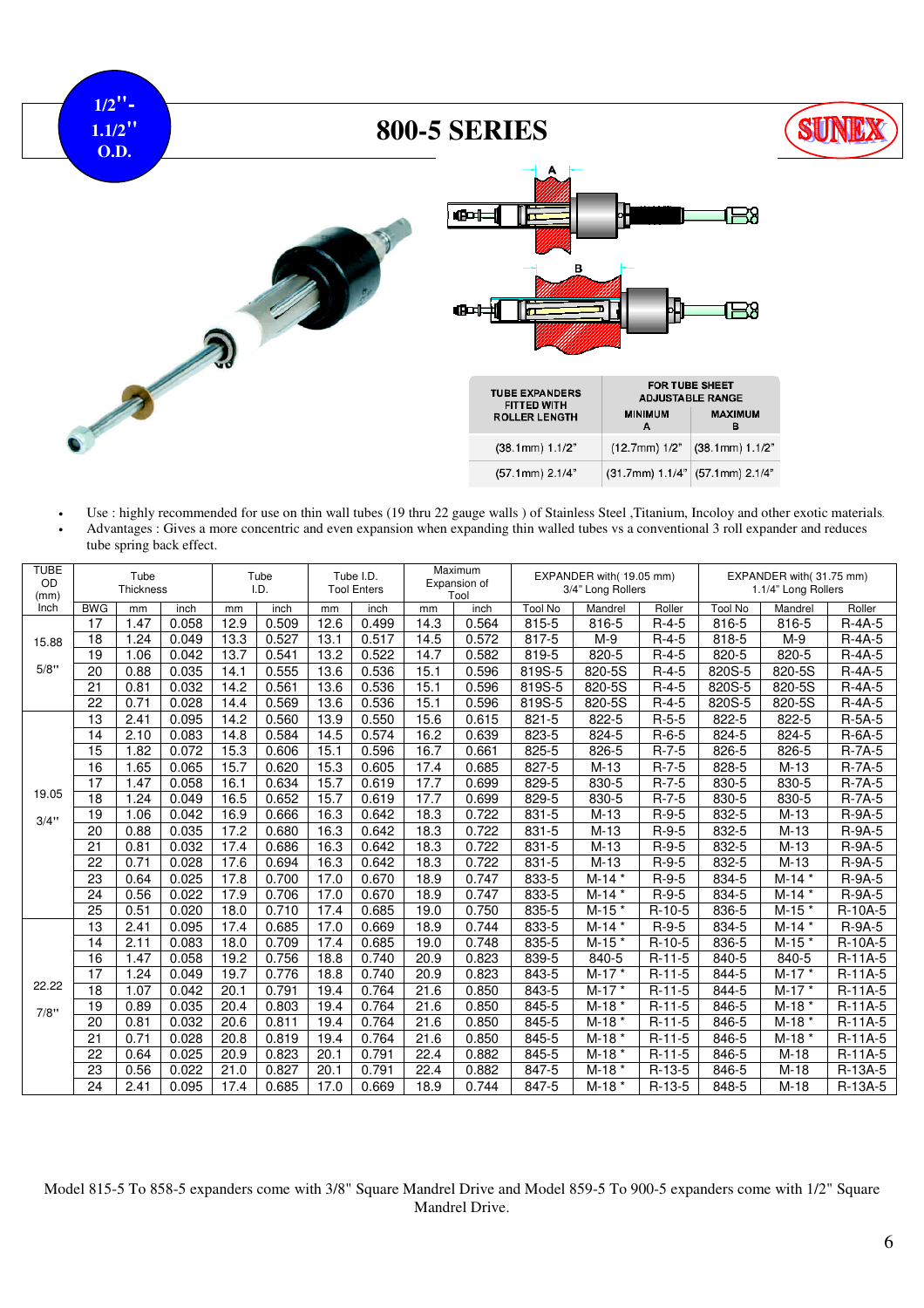**1/2"- 1.1/2" O.D.**

**800-5 SERIES**



| TUBE<br>OD<br>(mm) |                 | Tube<br><b>Thickness</b> |       |                   | Tube<br>I.D. |                   | Tube I.D.<br><b>Tool Enters</b> |      | Maximum<br>Expansion of<br>Tool |                | EXPANDER with(19.05 mm)<br>3/4" Long Rollers |          |                | EXPANDER with(31.75 mm)<br>1.1/4" Long Rollers |           |
|--------------------|-----------------|--------------------------|-------|-------------------|--------------|-------------------|---------------------------------|------|---------------------------------|----------------|----------------------------------------------|----------|----------------|------------------------------------------------|-----------|
| Inch               | <b>BWG</b>      | mm                       | inch  | mm                | inch         | Mm                | inch                            | Mm   | inch                            | <b>Tool No</b> | Mandrel                                      | Roller   | <b>Tool No</b> | Mandrel                                        | Roller    |
|                    | 12              | 2.76                     | 0.109 | 19.8              | 0.780        | 19.4              | 0.764                           | 21.6 | 0.850                           | 845-5          | M-18                                         | $R-11-5$ | 846-5          | $M-18*$                                        | R-11A-5   |
|                    | 13              | 2.41                     | 0.095 | 20.5              | 0.807        | 20.1              | 0.791                           | 22.4 | 0.882                           | $847 - 5$      | $M-18$ *                                     | $R-13-5$ | 848-5          | $M-18*$                                        | $R-13A-5$ |
|                    | 14              | 2.11                     | 0.083 | 21.2              | 0.835        | 20.5              | 0.807                           | 22.3 | 0.878                           | 849-5          | 850-5                                        | $R-12-5$ | 850-5          | 850-5                                          | R-12A-5   |
|                    | $\overline{15}$ | 1.82                     | 0.072 | $21.\overline{7}$ | 0.854        | 21.3              | 0.839                           | 23.8 | 0.937                           | $851 - 5$      | $852 - 5$                                    | $R-13-5$ | $852 - 5$      | $852 - 5$                                      | R-13A-5   |
|                    | 16              | 1.65                     | 0.065 | 22.0              | 0.866        | $21.\overline{3}$ | 0.839                           | 23.8 | 0.937                           | $851 - 5$      | 852-5                                        | $R-13-5$ | 852-5          | 852-5                                          | R-13A-5   |
| 25.40              | 17              | 1.47                     | 0.058 | 22.4              | 0.882        | 22.0              | 0.866                           | 24.5 | 0.965                           | 855-5          | 856-5                                        | $R-13-5$ | 856-5          | 856-5                                          | R-13A-5   |
|                    | 18              | 1.24                     | 0.049 | 22.9              | 0.902        | 22.0              | 0.866                           | 24.5 | 0.965                           | 855-5          | 856-5                                        | $R-13-5$ | 856-5          | 856-5                                          | R-13A-5   |
| 1"                 | 19              | 1.06                     | 0.042 | 23.2              | 0.913        | 22.0              | 0.866                           | 24.5 | 0.965                           | 855-5          | 856-5                                        | $R-13-5$ | 856-5          | 856-5                                          | R-13A-5   |
|                    | 20              | 0.88                     | 0.035 | 23.6              | 0.929        | 22.0              | 0.866                           | 24.5 | 0.965                           | 855-5          | 856-5                                        | $R-13-5$ | 856-5          | 856-5                                          | R-13A-5   |
|                    | $\overline{21}$ | 0.81                     | 0.032 | 23.8              | 0.937        | 22.4              | 0.882                           | 25.3 | 0.996                           | 857-5          | $M-21$<br>$\star$                            | $R-15-5$ | 858-5          | $M-21$<br>$\star$                              | R-15A-5   |
|                    | $\overline{22}$ | 0.71                     | 0.028 | 24.0              | 0.945        | 22.4              | 0.882                           | 25.3 | 0.996                           | $857 - 5$      | $M-21$<br>$^\star$                           | $R-15-5$ | 858-5          | $M-21$                                         | R-15A-5   |
|                    | $\overline{23}$ | 0.64                     | 0.025 | 24.1              | 0.949        | 22.4              | 0.882                           | 25.3 | 0.996                           | 857-5          | $M-21$                                       | $R-15-5$ | 858-5          | $M-21$                                         | R-15A-5   |
|                    | $\overline{24}$ | 0.56                     | 0.022 | 24.3              | 0.957        | 22.4              | 0.882                           | 25.3 | 0.996                           | 857-5          | $M-21$<br>$\star$                            | $R-15-5$ | 858-5          | $M-21$<br>$\star$                              | R-15A-5   |
|                    | $\overline{25}$ | 0.51                     | 0.020 | 24.4              | 0.961        | 22.4              | 0.882                           | 25.3 | 0.996                           | 857-5          | $M-21$                                       | $R-15-5$ | 858-5          | $M-21$                                         | R-15A-5   |
|                    | 12              | 2.76                     | 0.109 | 23.0              | 0.915        | 22.4              | 0.889                           | 25.3 | 1.005                           | 857-5          | $M-21$<br>$\ast$                             | $R-15-5$ | 858-5          | $M-21$ *                                       | R-15A-5   |
|                    | 13              | 2.41                     | 0.095 | 23.7              | 0.942        | 23.2              | 0.921                           | 25.4 | 1.009                           | 859-5          | 860-5                                        | $R-16-5$ | 860-5          | 860-5                                          | R-16A-5   |
| 28.58              | 14              | 2.11                     | 0.083 | 24.3              | 0.966        | 23.7              | 0.940                           | 26.4 | 1.048                           | 861-5          | 862-5                                        | $R-17-5$ | 862-5          | 862-5                                          | R-17A-5   |
| 1.1/8"             | $\overline{22}$ | 0.71                     | 0.028 | 27.2              | 1.082        | 26.4              | 1.048                           | 29.4 | 1.168                           | $871 - 5$      | $872 - 5$                                    | $R-19-5$ | $872 - 5$      | $872 - 5$                                      | R-19A-5   |
|                    | 24              | 0.56                     | 0.022 | 27.5              | 1.093        | 24.4              | 0.968                           | 29.4 | 1.168                           | $871 - 5$      | 872-5                                        | $R-19-5$ | 872-5          | 872-5                                          | R-19A-5   |
|                    | $\overline{15}$ | 1.82                     | 0.072 | 28.1              | 1.117        | 27.6              | 1.095                           | 30.4 | 1.207                           | 875-5          | 876-5                                        | $R-21-5$ | 876-5          | 876-5                                          | R-21A-5   |
|                    | $\overline{16}$ | 1.65                     | 0.065 | 28.4              | 1.129        | 27.6              | 1.095                           | 30.4 | 1.207                           | 875-5          | 876-5                                        | $R-21-5$ | 876-5          | 876-5                                          | R-21A-5   |
|                    | 17              | 1.47                     | 0.058 | 28.8              | 1.145        | 28.8              | 1.143                           | 31.3 | 1.243                           | 879-5          | 880-5                                        | $R-21-5$ | 880-5          | 880-5                                          | $R-21A-5$ |
|                    | 18              | 1.24                     | 0.049 | 29.3              | 1.165        | 28.8              | 1.143                           | 31.3 | 1.243                           | 879-5          | 880-5                                        | $R-21-5$ | 880-5          | 880-5                                          | R-21A-5   |
|                    | 19              | 1.07                     | 0.042 | 29.6              | 1.177        | 28.8              | 1.143                           | 31.3 | 1.243                           | 879-5          | 880-5                                        | $R-21-5$ | 880-5          | 880-5                                          | R-21A-5   |
| 31.75              | $\overline{20}$ | 0.88                     | 0.035 | 30.0              | 1.193        | 28.8              | 1.143                           | 31.3 | 1.243                           | 879-5          | 880-5                                        | $R-21-5$ | 880-5          | 880-5                                          | R-21A-5   |
| 1.1/4"             | 21              | 0.81                     | 0.032 | 30.1              | 1.197        | 28.8              | 1.143                           | 31.3 | 1.243                           | 879-5          | 880-5                                        | $R-21-5$ | $880 - 5$      | 880-5                                          | R-21A-5   |
|                    | $\overline{22}$ | 0.71                     | 0.028 | 30.3              | 1.205        | 28.8              | 1.143                           | 31.3 | 1.243                           | 879-5          | 880-5                                        | $R-21-5$ | 880-5          | 880-5                                          | R-21A-5   |
|                    | $\overline{23}$ | 0.64                     | 0.025 | 30.5              | 1.213        | 28.8              | 1.143                           | 31.5 | 1.251                           | 881-5          | 882-5                                        | $R-21-5$ | 882-5          | $882 - 5$                                      | R-21A-5   |
|                    | 24              | 0.56                     | 0.022 | 30.6              | 1.217        | 28.8              | 1.143                           | 31.5 | 1.251                           | 881-5          | 882-5                                        | $R-21-5$ | 882-5          | 882-5                                          | R-21A-5   |
|                    | 12              | 2.76                     | 0.109 | 29.3              | 1.165        | 28.8              | 1.143                           | 31.5 | 1.251                           | 881-5          | 882-5                                        | $R-21-5$ | 882-5          | 882-5                                          | R-21A-5   |
| 34.92              | 14              | 2.11                     | 0.083 | 30.7              | 1.221        | 29.9              | 1.187                           | 32.9 | 1.307                           | 885-5          | 882-5                                        | R-23-5   | 884-5          | 882-5                                          | R-23A-5   |
|                    | $\overline{20}$ | 0.88                     | 0.035 | 33.2              | 1.320        | 31.9              | 1.266                           | 35.2 | 1.398                           | 893-5          | 894-5                                        | R-26-5   | 894-5          | 894-5                                          | R-26A-5   |
| 1.3/8"             | $\overline{22}$ | 0.71                     | 0.028 | 33.5              | 1.332        | 32.6              | 1.294                           | 36.0 | 1.430                           | 895-5          | 896-5                                        | R-26-5   | 896-5          | 896-5                                          | R-26A-5   |
|                    | 24              | 0.56                     | 0.022 | 33.8              | 1.344        | 32.6              | 1.294                           | 36.0 | 1.430                           | 895-5          | 896-5                                        | $R-26-5$ | 896-5          | 896-5                                          | R-26A-5   |
|                    | $\overline{17}$ | 1.47                     | 0.058 | 35.1              | 1.396        | 33.8              | 1.341                           | 37.8 | 1.488                           | 899-5          | $900 - 5$                                    | $R-29-5$ | $900 - 5$      | $900 - 5$                                      | R-29A-5   |
|                    | 18              | 1.24                     | 0.049 | 35.6              | 1.416        | 33.8              | 1.341                           | 37.8 | 1.488                           | 899-5          | $900 - 5$                                    | $R-29-5$ | $900 - 5$      | $900 - 5$                                      | R-29A-5   |
|                    | 19              | 1.06                     | 0.042 | 36.0              | 1.431        | 33.8              | 1.341                           | 37.8 | 1.488                           | 899-5          | $900 - 5$                                    | $R-29-5$ | $900 - 5$      | $900 - 5$                                      | R-29A-5   |
| 38.10              | 20              | 0.89                     | 0.035 | 36.3              | 1.443        | 33.8              | 1.341                           | 37.8 | 1.488                           | 899-5          | $900 - 5$                                    | R-29-5   | $900 - 5$      | $900 - 5$                                      | R-29A-5   |
|                    | $\overline{21}$ | 0.81                     | 0.032 | 36.5              | 1.451        | 33.8              | 1.341                           | 37.8 | 1.488                           | 899-5          | $900 - 5$                                    | $R-29-5$ | $900 - 5$      | $900 - 5$                                      | R-29A-5   |
| 1.1/2"             | 22              | 0.71                     | 0.028 | 36.7              | 1.459        | 33.8              | 1.341                           | 37.8 | 1.488                           | 899-5          | $900 - 5$                                    | $R-29-5$ | $900 - 5$      | $900 - 5$                                      | R-29A-5   |
|                    | 23              | 0.64                     | 0.025 | 36.8              | 1.463        | 33.8              | 1.341                           | 37.8 | 1.488                           | 899-5          | $900 - 5$                                    | R-29-5   | $900 - 5$      | $900 - 5$                                      | R-29A-5   |
|                    | $\overline{24}$ | 0.56                     | 0.022 | 37.0              | 1.471        | 33.8              | 1.341                           | 37.8 | 1.488                           | 899-5          | $900 - 5$                                    | R-29-5   | $900 - 5$      | $\frac{1}{900-5}$                              | $R-29A-5$ |

#### Note : \* Manderel Come with 3/8" Square Mandrel Drive

Model 815-5 To 858-5 expanders come with 3/8" Square Mandrel Drive and Model 859-5 To 900-5 expanders come with 1/2" Square Mandrel Drive.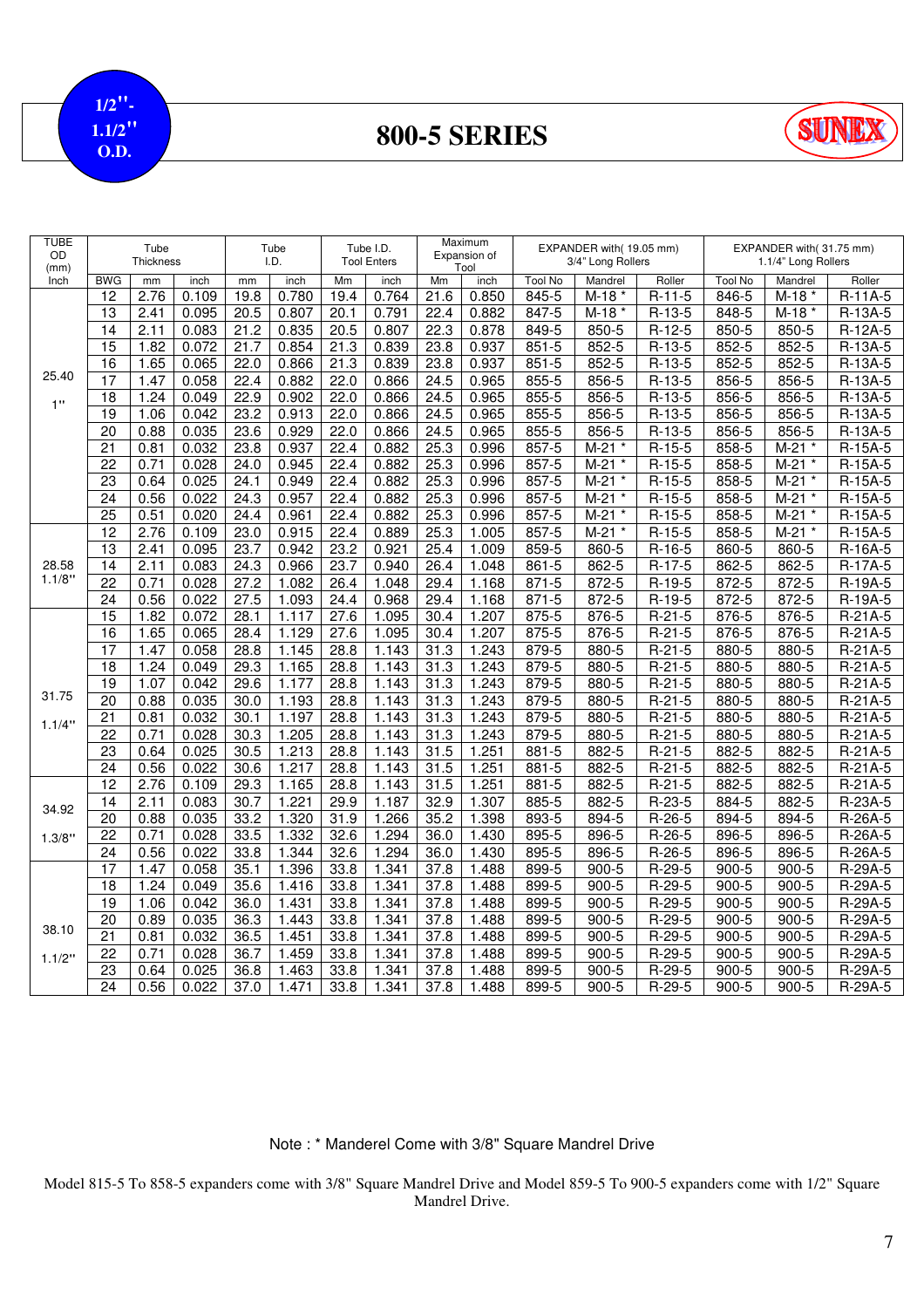

• Use : Most popular tool worldwide for use on heat exchangers and condensers with tube of 1/2" -1.1/2" O.D.

| <b>TUBE</b><br>OD |                 | Tube             |       |      | Tube<br>I.D. |      | Tube I.D.          |      | Maximum           |                | EXPANDER with(19.05 mm) |        |                  | EXPANDER with(31.75 mm) |                          |
|-------------------|-----------------|------------------|-------|------|--------------|------|--------------------|------|-------------------|----------------|-------------------------|--------|------------------|-------------------------|--------------------------|
| (mm)              |                 | <b>Thickness</b> |       |      |              |      | <b>Tool Enters</b> |      | Expansion of Tool |                | 3/4" Long Rollers       |        |                  | 1.1/4" Long Rollers     |                          |
| Inch              | <b>BWG</b>      | mm               | inch  | mm   | inch         | Mm   | inch               | Mm   | inch              | <b>Tool No</b> | Mandrel                 | Roller | <b>Tool No</b>   | Mandrel                 | Roller                   |
|                   | $\overline{14}$ | 2.1              | 0.083 | 8.4  | 0.334        | 8.2  | 0.324              | 9.5  | 0.374             | 1197           | 1197                    | 797    | $\overline{a}$   | $\blacksquare$          | ÷,                       |
| 12.70             | 15              | 1.82             | 0.072 | 9.0  | 0.356        | 8.8  | 0.348              | 10.1 | 0.398             | 1199           | 1199                    | $R-1$  | ÷.               | $\sim$                  |                          |
|                   | 16              | 1.65             | 0.065 | 9.4  | 0.370        | 9.1  | 0.360              | 10.4 | 0.410             | 1201           | $M-51$                  | $R-1$  | $\blacksquare$   | $\blacksquare$          | $\overline{\phantom{a}}$ |
| 1/2"              | $\overline{17}$ | 1.47             | 0.058 | 9.7  | 0.384        | 9.5  | 0.374              | 10.7 | 0.424             | 1203           | $M-51$                  | $R-2$  | $\sim$           | $\sim$                  | ÷,                       |
|                   | 18              | 1.24             | 0.049 | 10.2 | 0.402        | 9.9  | 0.392              | 11.3 | 0.447             | 1205           | $M-52$                  | $R-3$  | $\overline{a}$   | $\overline{a}$          |                          |
|                   | 20              | 0.88             | 0.035 | 10.9 | 0.430        | 10.3 | 0.406              | 11.7 | 0.461             | 1205 S         | $M-53$                  | $R-3$  |                  | $\overline{a}$          |                          |
|                   | 12              | 2.76             | 0.109 | 10.3 | 0.407        | 9.9  | 0.392              | 11.3 | 0.447             | 1205           | $M-52$                  | $R-3$  | 1206             | $M-52$                  | $R-3A$                   |
|                   | 13              | 2.41             | 0.095 | 11.0 | 0.435        | 10.8 | 0.425              | 12.1 | 0.480             | 1207           | M-53                    | $R-4$  | 1208             | M-53                    | $R - 4A$                 |
|                   | $\overline{14}$ | 2.11             | 0.083 | 11.6 | 0.459        | 11.4 | 0.449              | 12.9 | 0.509             | 1209           | $M-54$                  | $R-4$  | 1210             | M-54                    | $R-4A$                   |
| 15.88             | $\overline{15}$ | 1.82             | 0.072 | 12.2 | 0.481        | 11.9 | 0.471              | 13.6 | 0.536             | 1211           | $M-55$                  | $R-5$  | 1212             | $M-55$                  | $R-5A$                   |
|                   | 16              | 1.65             | 0.065 | 12.5 | 0.495        | 12.3 | 0.485              | 13.9 | 0.550             | 1213           | M-55                    | $R-6$  | 1214             | M-55                    | $R-6A$                   |
| 5/8"              | 17              | 1.47             | 0.058 | 12.9 | 0.509        | 12.6 | 0.499              | 14.3 | 0.564             | 1215           | $M-56$                  | $R-6$  | $\frac{1216}{2}$ | M-56                    | $R-6A$                   |
|                   | $\overline{18}$ | 1.24             | 0.049 | 13.3 | 0.527        | 13.1 | 0.517              | 14.5 | 0.572             | 1217           | $M-57$                  | $R-7$  | 1218             | $M-57$                  | $R-7A$                   |
|                   | 19              | 1.06             | 0.042 | 13.7 | 0.541        | 13.2 | 0.522              | 14.7 | 0.582             | 1219           | $M-56$                  | $R-7$  | 1220             | M-56                    | $R-7A$                   |
|                   | 20              | 0.88             | 0.035 | 14.1 | 0.555        | 13.6 | 0.536              | 15.1 | 0.596             | 1219S          | M-58                    | $R-7$  | 1220 S           | M-58                    | $R-7A$                   |
|                   | $\overline{21}$ | 0.81             | 0.032 | 14.2 | 0.561        | 13.6 | 0.536              | 15.1 | 0.596             | 1219 S         | $M-58$                  | $R-7$  | 1220 S           | $M-58$                  | $R-7A$                   |
|                   | 22              | 0.71             | 0.028 | 14.4 | 0.569        | 13.6 | 0.536              | 15.1 | 0.596             | 1219 S         | M-58                    | $R-7$  | 1220 S           | M-58                    | $R-7A$                   |
|                   | 10              | 3.40             | 0.134 | 12.2 | 0.482        | 11.9 | 0.471              | 13.6 | 0.536             | 1211           | $M-55$                  | $R-5$  | 1212             | $M-55$                  | $R-5A$                   |
|                   | $\overline{11}$ | 3.04             | 0.120 | 12.9 | 0.510        | 12.6 | 0.499              | 14.3 | 0.564             | 1215           | $M-56$                  | $R-6$  | 1216             | $M-56$                  | $R-6A$                   |
|                   | 12              | 2.76             | 0.109 | 13.5 | 0.532        | 13.2 | 0.522              | 14.7 | 0.582             | 1219           | M-56                    | $R-7$  | 1220             | M-56                    | $R-7A$                   |
|                   | 13              | 2.41             | 0.095 | 14.2 | 0.560        | 13.9 | 0.550              | 15.6 | 0.615             | 1221           | $M-58$                  | $R-8$  | 1222             | $M-58$                  | $R-8A$                   |
|                   | 14              | 2.10             | 0.083 | 14.8 | 0.584        | 14.5 | 0.574              | 16.2 | 0.639             | 1223           | $M-58$                  | $R-9$  | 1224             | $M-58$                  | $R-9A$                   |
| 19.05             | 15              | 1.82             | 0.072 | 15.3 | 0.606        | 15.1 | 0.596              | 16.7 | 0.661             | 1225           | $M-58$                  | $R-10$ | 1226             | M-58                    | <b>R-10 A</b>            |
| 3/4"              | 16              | 1.65             | 0.065 | 15.7 | 0.620        | 15.3 | 0.605              | 17.4 | 0.685             | 1227           | $M-59$                  | $R-10$ | 1228             | $M-59$                  | <b>R-10 A</b>            |
|                   | 17              | 1.47             | 0.058 | 16.1 | 0.634        | 15.7 | 0.619              | 17.7 | 0.699             | 1229           | $M-59$                  | $R-11$ | 1230             | $M-59$                  | <b>R-11 A</b>            |
|                   | $\overline{18}$ | 1.24             | 0.049 | 16.5 | 0.652        | 15.7 | 0.619              | 17.7 | 0.699             | 1229           | $M-59$                  | $R-11$ | 1230             | $M-59$                  | <b>R-11 A</b>            |
|                   | 19              | 1.06             | 0.042 | 16.9 | 0.666        | 16.3 | 0.642              | 18.3 | 0.722             | 1231           | $M-59$                  | $R-12$ | 1232             | $M-59$                  | $R-12A$                  |
|                   | 20              | 0.88             | 0.035 | 17.2 | 0.680        | 16.3 | 0.642              | 18.3 | 0.722             | 1231           | $M-59$                  | $R-12$ | 1232             | M-59                    | $R-12A$                  |
|                   | $\overline{21}$ | 0.81             | 0.032 | 17.4 | 0.686        | 16.3 | 0.642              | 18.3 | 0.722             | 1231           | $M-59$                  | $R-12$ | 1232             | M-59                    | $R-12A$                  |
|                   | $\overline{22}$ | 0.71             | 0.028 | 17.6 | 0.694        | 16.3 | 0.642              | 18.3 | 0.722             | 1231           | $M-59$                  | $R-12$ | 1232             | $M-59$                  | $R-12A$                  |
|                   | 10              | 3.40             | 0.134 | 15.4 | 0.607        | 15.1 | 0.596              | 16.7 | 0.661             | 1225           | $M-58$                  | $R-10$ | 1226             | $M-58$                  | $R-10A$                  |
|                   | 11              | 3.04             | 0.120 | 16.1 | 0.635        | 15.7 | 0.619              | 17.7 | 0.699             | 1229           | $M-59$                  | $R-11$ | 1230             | M-59                    | R-11 A                   |
|                   | 12              | 2.76             | 0.109 | 16.6 | 0.657        | 16.3 | 0.642              | 18.3 | 0.722             | 1231           | $M-59$                  | $R-12$ | 1232             | M-59                    | R-12 A                   |
| 22.22             | 13              | 2.41             | 0.095 | 17.4 | 0.685        | 17.0 | 0.670              | 19.0 | 0.750             | 1233           | M-60                    | $R-13$ | 1234             | M-60                    | R-13 A                   |
| 7/8"              | 14              | 2.11             | 0.083 | 18.0 | 0.709        | 17.4 | 0.685              | 19.6 | 0.774             | 1235           | $M-61$                  | $R-14$ | 1236             | $M-61$                  | $R-14A$                  |
|                   | 15              | 1.82             | 0.072 | 18.5 | 0.731        | 18.0 | 0.712              | 20.3 | 0.801             | 1237           | $M-61$                  | $R-15$ | 1238             | $M-61$                  | $R-15A$                  |
|                   | 16              | 1.65             | 0.065 | 18.9 | 0.745        | 18.4 | 0.726              | 20.7 | 0.815             | 1239           | M-62                    | $R-15$ | 1240             | M-62                    | R-15 A                   |
|                   | 17              | 1.47             | 0.058 | 19.2 | 0.759        | 18.8 | 0.740              | 21.0 | 0.829             | 1243           | M-62                    | $R-16$ | 1244             | M-62                    | R-16 A                   |
|                   | 18              | 1.24             | 0.049 | 19.7 | 0.777        | 18.8 | 0.740              | 21.0 | 0.829             | 1243           | $M-62$                  | $R-16$ | 1244             | M-62                    | $R-16A$                  |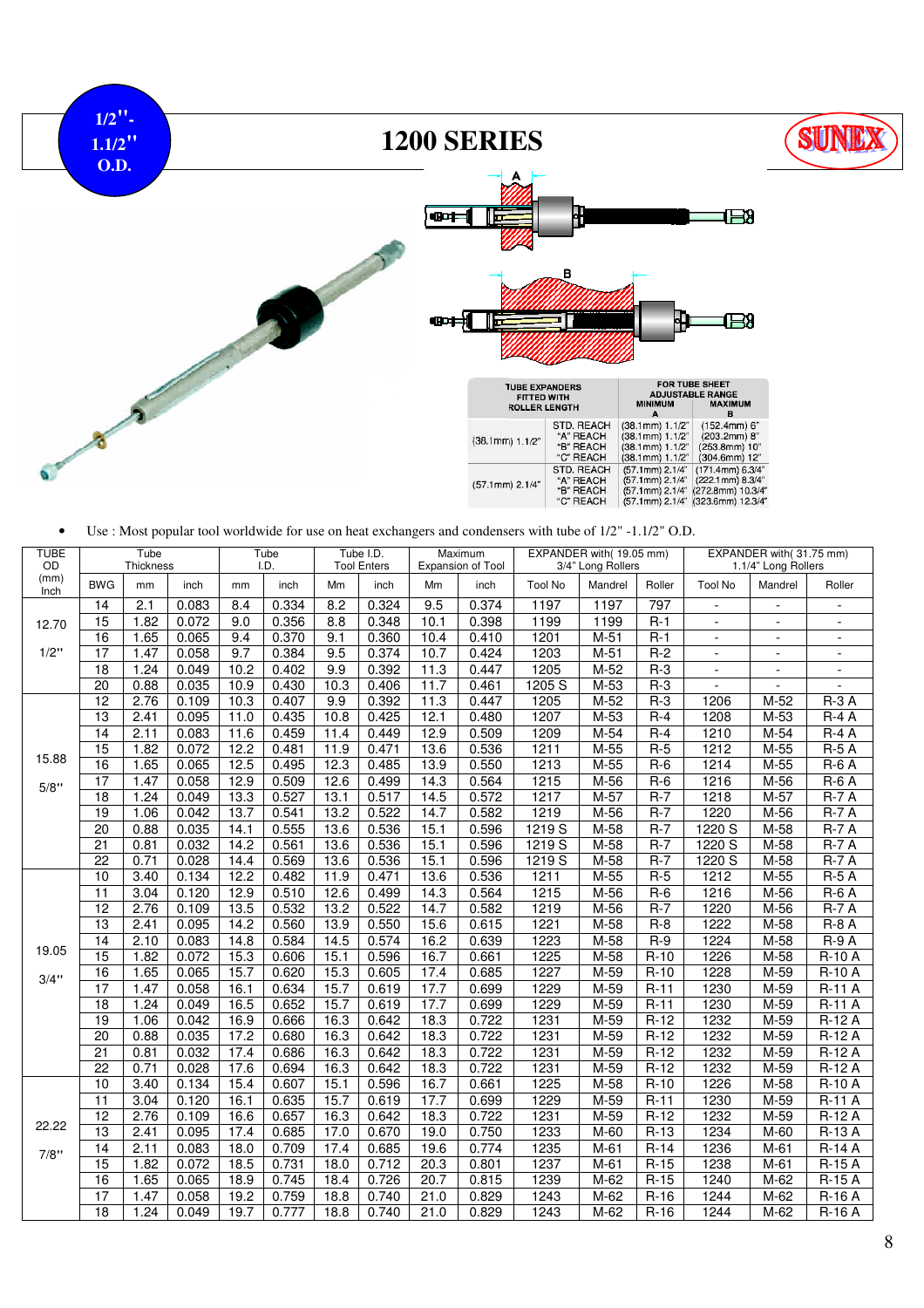**1/2"- 1.1/2" O.D.**

## **1200 SERIES**



| <b>TUBE</b><br>OD<br>(mm) | Tube<br>Thickness     |              |                | Tube<br>I.D. |                | Tube I.D.<br><b>Tool Enters</b> |                | Maximum<br>Expansion of<br>Tool |                | EXPANDER with(19.05 mm)<br>3/4" Long Rollers |              |                  | EXPANDER with(31.75 mm)<br>1.1/4" Long Rollers |              |                                |
|---------------------------|-----------------------|--------------|----------------|--------------|----------------|---------------------------------|----------------|---------------------------------|----------------|----------------------------------------------|--------------|------------------|------------------------------------------------|--------------|--------------------------------|
| Inch                      | <b>BWG</b>            | mm           | inch           | mm           | inch           | Mm                              | inch           | Mm                              | inch           | <b>Tool No</b>                               | Mandrel      | Roller           | <b>Tool No</b>                                 | Mandrel      | Roller                         |
|                           | 8                     | 4.19         | 0.165          | 17.0         | 0.670          | 16.6                            | 0.655          | 18.6                            | 0.735          | 1241                                         | M-59         | $R-13$           | 1242                                           | M-59         | R-13 A                         |
|                           | 9                     | 3.75         | 0.148          | 17.8         | 0.704          | 17.4                            | 0.685          | 19.6                            | 0.774          | 1235                                         | $M-61$       | $R-14$           | 1236                                           | $M-61$       | <b>R-14 A</b>                  |
|                           | 10                    | 3.40         | 0.134          | 18.5         | 0.732          | 18.0                            | 0.712          | 20.3                            | 0.801          | 1237                                         | $M-61$       | $R-15$           | 1238                                           | $M-61$       | R-15 A                         |
|                           | 11<br>12              | 3.04<br>2.76 | 0.120<br>0.109 | 19.3<br>19.8 | 0.760<br>0.782 | 18.8<br>19.3                    | 0.740<br>0.763 | 21.0<br>21.6                    | 0.829<br>0.852 | 1243<br>1245                                 | M-62<br>M-62 | $R-16$<br>$R-17$ | 1244<br>1246                                   | M-62<br>M-62 | <b>R-16 A</b><br><b>R-17 A</b> |
| 25.40                     | 13                    | 2.41         | 0.095          | 20.5         | 0.810          | 20.0                            | 0.791          | 22.3                            | 0.880          | 1247                                         | M-62         | $R-18$           | 1248                                           | M-62         | <b>R-18 A</b>                  |
|                           | 14                    | 2.11         | 0.083          | 21.1         | 0.834          | 20.5                            | 0.810          | 23.0                            | 0.909          | 1249                                         | M-63         | $R-18$           | 1250                                           | M-63         | R-18 A                         |
| 1"                        | $\overline{15}$       | 1.82         | 0.072          | 21.7         | 0.856          | 21.2                            | 0.837          | 23.7                            | 0.936          | 1251                                         | $M-63$       | $R-19$           | 1252                                           | M-63         | $R-19A$                        |
|                           | 16                    | 1.65         | 0.065          | 22.1         | 0.870          | 21.2                            | 0.837          | 23.7                            | 0.936          | 1251                                         | M-63         | $R-19$           | 1252                                           | M-63         | R-19 A                         |
|                           | $\overline{17}$       | 1.47         | 0.058          | 22.4         | 0.884          | 21.9                            | 0.865          | 24.4                            | 0.964          | 1255                                         | M-63         | $R-21$           | 1256                                           | M-63         | R-21 A                         |
|                           | 18                    | 1.24         | 0.049          | 22.9         | 0.902          | 21.9                            | 0.865          | 24.4                            | 0.964          | 1255                                         | M-63         | $R-21$           | 1256                                           | M-63         | R-21 A                         |
|                           | 19                    | 1.06         | 0.042          | 23.2         | 0.916          | 21.9                            | 0.865          | 24.4                            | 0.964          | 1255                                         | M-63         | $R-21$           | 1256                                           | M-63         | R-21 A                         |
|                           | 20                    | 0.88         | 0.035          | 23.6         | 0.930          | 21.9                            | 0.865          | 24.4                            | 0.964          | 1255                                         | M-63         | $R-21$           | 1256                                           | M-63         | R-21 A                         |
|                           | 8                     | 4.19         | 0.165          | 20.1         | 0.795          | 19.7                            | 0.776          | 22.2                            | 0.875          | 1253                                         | M-63         | $R-20$           | 1254                                           | M-63         | R-20 A                         |
|                           | 9                     | 3.75         | 0.148          | 21.0         | 0.829          | $20.\overline{5}$               | 0.810          | 23.0                            | 0.909          | 1249                                         | M-63         | $R-18$           | 1250                                           | M-63         | <b>R-18 A</b>                  |
|                           | $\overline{10}$       | 3.40<br>3.04 | 0.134          | 21.7         | 0.857          | 21.2                            | 0.837          | 23.7                            | 0.936          | 1251                                         | M-63         | $R-19$           | 1252<br>1256                                   | M-63         | R-19 A                         |
|                           | 11<br>$\overline{12}$ | 2.76         | 0.120<br>0.109 | 22.4<br>23.0 | 0.885<br>0.907 | 21.9<br>22.4                    | 0.865<br>0.883 | 24.4<br>24.9                    | 0.964<br>0.982 | 1255<br>1257                                 | M-63<br>M-64 | $R-21$<br>$R-21$ | 1258                                           | M-63<br>M-64 | R-21 A<br>R-21 A               |
| 28.58                     | 13                    | 2.41         | 0.095          | 23.7         | 0.935          | 23.2                            | 0.926          | 25.7                            | 1.025          | 1259                                         | M-64         | $R-22$           | 1260                                           | M-64         | <b>R-22 A</b>                  |
|                           | 14                    | 2.11         | 0.083          | 24.3         | 0.959          | 23.7                            | 0.935          | 26.5                            | 1.044          | 1261                                         | M-65         | $R-23$           | 1262                                           | M-65         | R-23 A                         |
| 1.1/8"                    | $\overline{15}$       | 1.82         | 0.072          | 24.9         | 0.981          | 24.4                            | 0.962          | 27.2                            | 1.071          | 1263                                         | M-65         | $R-24$           | 1264                                           | M-65         | R-24 A                         |
|                           | 16                    | 1.65         | 0.065          | 25.2         | 0.995          | 24.4                            | 0.962          | 27.2                            | 1.071          | 1263                                         | M-65         | $R-24$           | 1264                                           | M-65         | R-24 A                         |
|                           | 17                    | 1.47         | 0.058          | 25.6         | 1.010          | 25.1                            | 0.990          | 27.9                            | 1.009          | 1267                                         | M-66         | $R-26$           | 1268                                           | M-66         | R-26 A                         |
|                           | 18                    | 1.24         | 0.049          | 26.0         | 1.027          | 25.1                            | 0.990          | 27.9                            | 1.009          | 1267                                         | $M-66$       | $R-26$           | 1268                                           | M-66         | R-26 A                         |
|                           | 8                     | 4.19         | 0.165          | 23.3         | 0.920          | 22.8                            | 0.901          | 25.6                            | 1.010          | 1265                                         | M-65         | $R-25$           | 1266                                           | M-65         | R-25 A                         |
|                           | 9                     | 3.75         | 0.148          | 24.2         | 0.954          | 23.7                            | 0.935          | 26.5                            | 1.044          | 1261                                         | M-65         | $R-23$           | 1262                                           | M-65         | R-23 A                         |
|                           | 10                    | 3.40         | 0.134          | 24.9         | 0.992          | 24.4                            | 0.962          | 27.2                            | 1.071          | 1263                                         | M-65         | $R-24$           | 1264                                           | M-65         | R-24 A                         |
|                           | 11                    | 3.04         | 0.120          | 25.6         | 1.010          | 25.9                            | 0.990          | 27.9                            | 1.099          | 1267                                         | M-66         | $R-26$           | 1268                                           | M-66         | R-26 A                         |
| 31.75                     | 12                    | 2.76         | 0.109          | 26.2         | 1.032          | 25.7                            | 1.013          | 28.5                            | 1.122          | 1269                                         | $M-66$       | $R-27$           | 1270                                           | M-66         | R-27 A                         |
| 1.1/4"                    | 13                    | 2.41         | 0.095          | 26.9         | 1.060          | 26.4                            | 1.039          | 29.2                            | 1.150          | 1271                                         | M-67         | $R-28$           | 1272                                           | M-67         | R-28 A                         |
|                           | 14<br>15              | 2.11<br>1.82 | 0.083<br>0.072 | 27.5<br>28.0 | 1.084<br>1.106 | 26.9<br>27.6                    | 1.060<br>1.087 | 29.6<br>30.3                    | 1.169<br>1.196 | 1273<br>1275                                 | M-67<br>M-67 | $R-29$<br>R-30   | 1274<br>1276                                   | M-67<br>M-67 | R-29 A<br>R-30 A               |
|                           | 16                    | 1.65         | 0.065          | 28.4         | 1.120          | 27.6                            | 1.087          | 30.3                            | 1.196          | 1275                                         | M-67         | $R-30$           | 1276                                           | $M-67$       | R-30 A                         |
|                           | $\overline{17}$       | 1.47         | 0.058          | 28.8         | 1.134          | 28.3                            | 1.115          | 31.0                            | 1.224          | 1279                                         | $M-68$       | $R-30$           | 1280                                           | M-68         | R-30 A                         |
|                           | 18                    | 1.24         | 0.049          | 29.2         | 1.152          | 28.3                            | 1.115          | 31.0                            | 1.224          | 1279                                         | M-68         | $R-30$           | 1280                                           | M-68         | R-30 A                         |
|                           | 8                     | 4.19         | 0.165          | 26.5         | 1.045          | 26.0                            | 1.026          | 28.8                            | 1.135          | 1277                                         | M-67         | $R-31$           | 1272                                           | M-67         | R-31 A                         |
|                           | 9                     | 3.75         | 0.148          | 27.4         | 1.079          | 26.9                            | 1.060          | 29.6                            | 1.169          | 1273                                         | M-67         | $R-29$           | 1274                                           | M-67         | $\overline{R}$ -29 A           |
|                           | 10                    | 3.40         | 0.134          | 28.1         | 1.107          | 27.6                            | 1.087          | 30.3                            | 1.196          | 1275                                         | $M-67$       | $R-30$           | 1276                                           | $M-67$       | R-30 A                         |
| 34.92                     | 11                    | 3.04         | 0.120          | 28.8         | 1.135          | 28.3                            | 1.115          | 31.0                            | 1.224          | 1279                                         | M-68         | $R-30$           | 1280                                           | M-68         | R-30 A                         |
|                           | 12                    | 2.76         | 0.109          | 29.3         | 1.157          | 28.7                            | 1.133          | 31.5                            | 1.242          | 1281                                         | M-68         | R-32             | 1282                                           | M-68         | R-32 A                         |
| 1.3/8"                    | 13                    | 2.41         | 0.095          | 30.1         | 1.185          | 29.4                            | 1.160          | 32.3                            | 1.275          | 1283                                         | M-69         | R-33             | 1284                                           | M-69         | R-33 A                         |
|                           | 14                    | 2.11         | 0.083          | 30.7         | 1.209          | 29.9                            | 1.179          | 32.8                            | 1.294          | 1285                                         | M-70         | $R-34$           | 1286                                           | M-70         | R-34 A                         |
|                           | 15                    | 1.82         | 0.072          | 31.2         | 1.231          | 30.6                            | 1.206          | 33.5                            | 1.321          | $\frac{1}{287}$                              | M-70         | $R-35$           | 1288                                           | M-70         | R-35 A                         |
|                           | 16                    | 1.65<br>4.19 | 0.065          | 31.6         | 1.245          | 30.6                            | 1.206          | 33.5                            | 1.321          | 1287                                         | M-70         | R-35             | 1288                                           | M-70         | R-35 A                         |
|                           | 8<br>9                | 3.75         | 0.165<br>0.148 | 29.7<br>30.5 | 1.170<br>1.204 | 29.0<br>29.9                    | 1.145<br>1.177 | 32.0<br>32.8                    | 1.260<br>1.294 | 1289<br>1285                                 | M-69<br>M-70 | $R-34$<br>$R-34$ | 1290<br>1286                                   | M-69<br>M-70 | R-34 A<br>R-34 A               |
|                           | 10                    | 3.40         | 0.134          | 31.2         | 1.232          | 30.6                            | 1.206          | 33.5                            | 1.321          | 1287                                         | M-70         | $R-35$           | 1288                                           | M-70         | R-35 A                         |
|                           | 11                    | 3.04         | 0.120          | 32.0         | 1.260          | 31.3                            | 1.235          | 34.2                            | 1.350          | 1291                                         | M-70         | R-36             | 1292                                           | M-70         | R-36 A                         |
| 38.10                     | $\overline{12}$       | 2.76         | 0.109          | 32.5         | 1.282          | 31.9                            | 1.257          | 34.8                            | 1.372          | 1293                                         | M-70         | R-37             | 1294                                           | M-70         | R-37 A                         |
| 1.1/2"                    | 13                    | 2.41         | 0.095          | 33.2         | 1.310          | 32.6                            | 1.285          | 35.5                            | 1.400          | 1295                                         | $M-71$       | $R-37$           | 1296                                           | M-71         | R-37 A                         |
|                           | 14                    | 2.11         | 0.083          | 33.8         | 1.334          | 32.6                            | 1.285          | 35.5                            | 1.400          | 1295                                         | M-71         | $R-37$           | 1296                                           | M-71         | R-37 A                         |
|                           | 15                    | 1.82         | 0.072          | 34.4         | 1.356          | 33.8                            | 1.331          | 36.7                            | 1.446          | 1297                                         | $M-71$       | R-38             | 1298                                           | M-71         | <b>R-38 A</b>                  |
|                           | 16                    | 1.65         | 0.065          | 34.8         | 1.370          | 33.8                            | 1.331          | 36.7                            | 1.446          | 1297                                         | $M-71$       | R-38             | 1298                                           | $M-71$       | R-38 A                         |
|                           | 17                    | 1.47         | 0.058          | 35.1         | 1.384          | 33.8                            | 1.331          | 37.3                            | 1.472          | 1299                                         | M-72         | R-38             | 1300                                           | M-72         | R-38 A                         |
|                           | 18                    | 1.24         | 0.049          | 35.6         | 1.402          | 33.8                            | 1.331          | 37.3                            | 1.472          | 1299                                         | M-72         | R-38             | 1300                                           | M-72         | R-38 A                         |
|                           | 19                    | 1.06         | 0.042          | 35.9         | 1.416          | 33.8                            | 1.331          | 37.3                            | 1.472          | 1299                                         | M-72         | R-38             | 1300                                           | M-72         | R-38 A                         |
|                           | 20                    | 0.88         | 0.035          | 36.3         | 1.430          | 33.8                            | 1.331          | 37.3                            | 1.472          | 1299                                         | M-72         | R-38             | 1300                                           | M-72         | R-38 A                         |

Model 1197 To 1256 expanders come with 3/8" Square Mandrel Drive and Model 1257 To 1300 expanders come with 1/2" Square Mandrel Drive.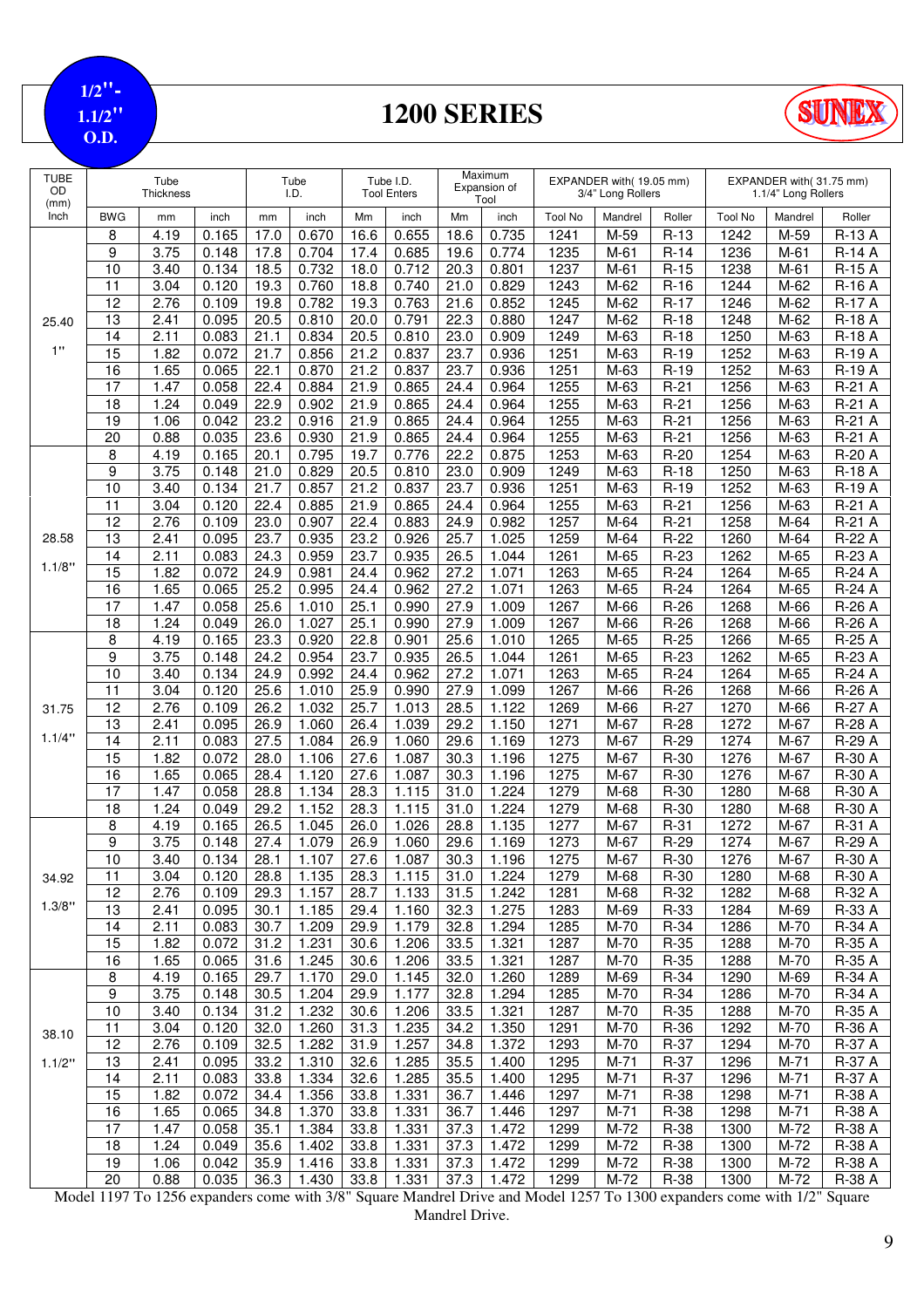**1/2"- 1.1/2" O.D.**

#### **1200-5 SERIES**







| <br><b>FITTED WITH</b><br><b>ROLLER LENGTH</b> |                                                   | <b>MINIMUM</b><br>А                                                          | <b>ADJUSTABLE RANGE</b><br><b>MAXIMUM</b>                                                      |
|------------------------------------------------|---------------------------------------------------|------------------------------------------------------------------------------|------------------------------------------------------------------------------------------------|
| $(38.1$ mm $) 1.1/2"$                          | STD. REACH<br>"A" REACH<br>"B" REACH<br>"C" REACH | $(38.1mm)$ 1.1/2"<br>$(38.1mm)$ 1.1/2"<br>(38.1mm) 1.1/2"<br>(38.1mm) 1.1/2" | $(152.4mm)$ 6"<br>$(203.2mm)$ 8"<br>(253.8mm) 10"<br>(304.6mm) 12"                             |
| (57.1mm) 2.1/4"                                | STD. REACH<br>"A" REACH<br>"B" REACH<br>"C" REACH | (57.1mm) 2.1/4"<br>(57.1mm) 2.1/4"<br>(57.1mm) 2.1/4"                        | (171.4mm) 6.3/4"<br>(222.1mm) 8.3/4"<br>(272.8mm) 10.3/4"<br>(57.1mm) 2.1/4" (323.6mm) 12.3/4" |

- Use : highly recommended for use on thin wall tubes (19 thru 22 gauge walls ) of Stainless Steel ,Titanium, Incoloy and other exotic materials.
- Advantages : Gives a more concentric and even expansion when expanding thin walled tubes vs a conventional 3 roll expander and reduces tube spring back effect.

| <b>TUBE</b><br>OD<br>(mm) | Tube<br><b>Thickness</b> |      |       | Tube<br>I.D. |       | Tube I.D.<br><b>Tool Enters</b> |       | Maximum<br>Expansion<br>of Tool |       | EXPANDER with(19.05 mm)<br>3/4" Long Rollers |         |             | EXPANDER with(31.75 mm)<br>1.1/4" Long Rollers |         |           |
|---------------------------|--------------------------|------|-------|--------------|-------|---------------------------------|-------|---------------------------------|-------|----------------------------------------------|---------|-------------|------------------------------------------------|---------|-----------|
| Inch                      | <b>BWG</b>               | mm   | inch  | mm           | inch  | mm                              | inch  | mm                              | inch  | <b>Tool No</b>                               | Mandrel | Roller      | <b>Tool No</b>                                 | Mandrel | Roller    |
|                           | 14                       | 2.10 | 0.083 | 14.8         | 0.584 | 14.5                            | 0.574 | 16.2                            | 0.639 | 1223-5                                       | 1224-5  | $R-6-5$     | 1224-5                                         | 1224-5  | $R-6A-5$  |
|                           | 15                       | 1.82 | 0.072 | 15.3         | 0.606 | 15.1                            | 0.596 | 16.7                            | 0.661 | 1225-5                                       | 1226-5  | $R-7-5$     | 1226-5                                         | 1226-5  | $R-7A-5$  |
|                           | 16                       | 1.65 | 0.065 | 15.7         | 0.620 | 15.3                            | 0.605 | 17.4                            | 0.685 | 1227-5                                       | M-63    | $R-7-5$     | 1228-5                                         | M-63    | $R-7A-5$  |
| 19.05                     | 17                       | 1.47 | 0.058 | 16.1         | 0.634 | 15.7                            | 0.619 | 17.7                            | 0.699 | 1229-5                                       | 1230-5  | $R-7-5$     | 1230-5                                         | 1230-5  | $R-7A-5$  |
| 3/4"                      | 18                       | 1.24 | 0.049 | 16.5         | 0.652 | 15.7                            | 0.619 | 17.7                            | 0.699 | 1229-5                                       | 1230-5  | $R - 7 - 5$ | 1230-5                                         | 1230-5  | $R-7A-5$  |
|                           | 19                       | 1.06 | 0.042 | 16.9         | 0.666 | 16.3                            | 0.642 | 18.3                            | 0.722 | 1231-5                                       | M-63    | $R-9-5$     | 1232-5                                         | M-63    | $R-9A-5$  |
|                           | 20                       | 0.88 | 0.035 | 17.2         | 0.680 | 16.3                            | 0.642 | 18.3                            | 0.722 | 1231-5                                       | M-63    | $R-9-5$     | 1232-5                                         | M-63    | $R-9A-5$  |
|                           | 21                       | 0.81 | 0.032 | 17.4         | 0.686 | 16.3                            | 0.642 | 18.3                            | 0.722 | 1231-5                                       | M-63    | $R-9-5$     | 1232-5                                         | M-63    | R-9A-5    |
|                           | 22                       | 0.71 | 0.028 | 17.6         | 0.694 | 16.3                            | 0.642 | 18.3                            | 0.722 | 1231-5                                       | M-63    | $R-9-5$     | 1232-5                                         | M-63    | $R-9A-5$  |
|                           | 14                       | 2.1  | 0.083 | 21.2         | 0.835 | 20.5                            | 0.807 | 22.3                            | 0.878 | 1249-5                                       | 1250-5  | $R-12-5$    | 1250-5                                         | 1250-5  | R-12A-5   |
|                           | 15                       | 1.82 | 0.072 | 21.7         | 0.854 | 21.3                            | 0.839 | 23.8                            | 0.937 | 1251-5                                       | 1252-5  | $R-13-5$    | 1252-5                                         | 1252-5  | R-13A-5   |
| 25.40                     | 16                       | 1.65 | 0.065 | 22.0         | 0.866 | 21.3                            | 0.839 | 23.8                            | 0.937 | 1251-5                                       | 1252-5  | $R-13-5$    | 1252-5                                         | 1252-5  | R-13A-5   |
|                           | 17                       | 1.47 | 0.058 | 22.4         | 0.882 | 22.0                            | 0.866 | 24.5                            | 0.965 | 1255-5                                       | 1256-5  | $R-13-5$    | 1256-5                                         | 1256-5  | $R-13A-5$ |
| 1"                        | 18                       | 1.24 | 0.049 | 22.9         | 0.902 | 22.0                            | 0.866 | 24.5                            | 0.965 | 1255-5                                       | 1256-5  | $R-13-5$    | 1256-5                                         | 1256-5  | R-13A-5   |
|                           | 19                       | 1.06 | 0.042 | 23.2         | 0.913 | 22.0                            | 0.866 | 24.5                            | 0.965 | 1255-5                                       | 1256-5  | $R-13-5$    | 1256-5                                         | 1256-5  | R-13A-5   |
|                           | 20                       | 0.88 | 0.035 | 23.6         | 0.929 | 22.0                            | 0.866 | 24.5                            | 0.965 | 1255-5                                       | 1256-5  | $R-13-5$    | 1256-5                                         | 1256-5  | R-13A-5   |
|                           | 21                       | 0.81 | 0.032 | 23.8         | 0.937 | 22.4                            | 0.882 | 24.9                            | 0.982 | 1257-5                                       | $M-71*$ | $R-15-5$    | 1258-5                                         | $M-71*$ | R-15A-5   |
|                           | 22                       | 0.71 | 0.028 | 24.0         | 0.945 | 22.4                            | 0.882 | 24.9                            | 0.982 | 1257-5                                       | $M-71*$ | $R-15-5$    | 1258-5                                         | $M-71*$ | R-15A-5   |
| 28.58                     | 12                       | 2.76 | 0.109 | 23.0         | 0.907 | 22.4                            | 0.883 | 24.9                            | 0.982 | 1257-5                                       | $M-71*$ | $R-15-5$    | 1258-5                                         | $M-71*$ | R-15A-5   |
| 1.1/8"                    | $\overline{15}$          | 1.82 | 0.072 | 24.9         | 0.981 | 24.4                            | 0.962 | 27.2                            | 1.071 | 1263-5                                       | 1263-5  | $R-18-5$    | $\blacksquare$                                 |         |           |
|                           | 16                       | 1.65 | 0.065 | 25.2         | 0.995 | 24.4                            | 0.962 | 27.2                            | .071  | 1263-5                                       | 1263-5  | $R-18-5$    |                                                |         |           |
| 38.10                     | 17                       | 1.47 | 0.058 | 35.1         | .396  | 33.8                            | .341  | 37.3                            | .472  | 299-5                                        | 1299-5  | $R-29-5$    | 1300-5                                         | 1299-5  | R-29A-5   |
|                           | 18                       | 1.24 | 0.049 | 35.6         | 1.416 | 33.8                            | 1.341 | 37.3                            | 1.472 | 1299-5                                       | 1299-5  | $R-29-5$    | 1300-5                                         | 1299-5  | R-29A-5   |
| 1.1/2"                    | 19                       | 1.06 | 0.042 | 36.0         | 1.431 | 33.8                            | .341  | 37.3                            | .472  | 1299-5                                       | 1299-5  | $R-29-5$    | 1300-5                                         | 1299-5  | R-29A-5   |
|                           | 20                       | 0.89 | 0.035 | 36.3         | .443  | 33.8                            | .341  | 37.3                            | .472  | 1299-5                                       | 1299-5  | $R-29-5$    | 1300-5                                         | 1299-5  | R-29A-5   |

Note : \* Manderel Come with 3/8" Square Mandrel Drive.

Model 1215-5 To 1258-5 expanders come with 3/8" Square Mandrel Drive and Model 1259-5 To 1300-5 expanders come with 1/2" Square Mandrel Drive.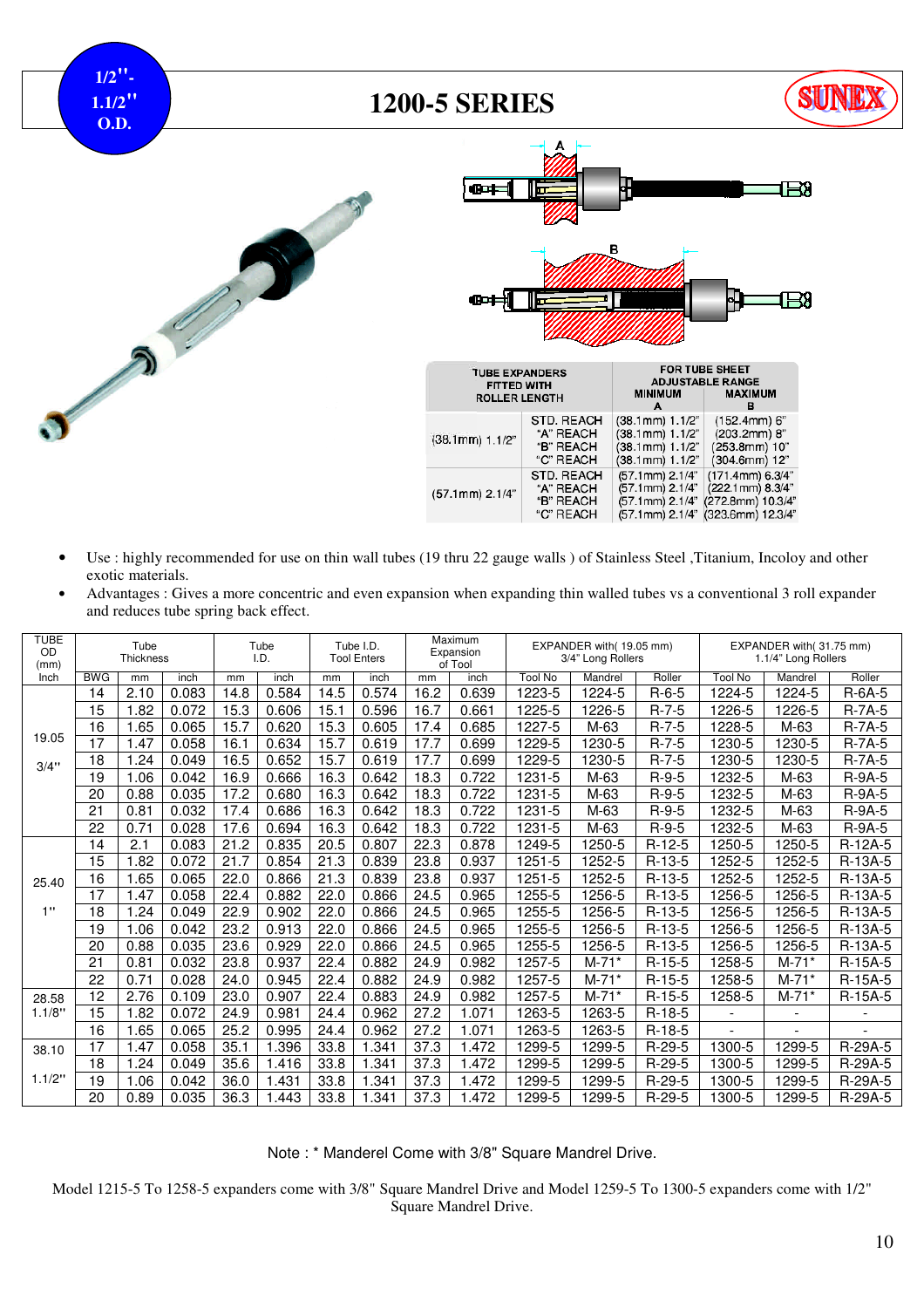

• Use : To Expand Tubes in Air Heaters ,Boilers , and Refinery Steel tubes .Can be used to expand thick tube sheet upto 8"

| <b>TUBE OD</b><br>(mm) |            | Tube<br>Thickness |       |      | Tube<br>I.D. |      | Tube I.D.<br><b>Tool Enters</b> |      | Maximum<br>Expansion of Tool | EXPANDER with(57.15 mm)<br>2.1/4" Long Rollers |                    |              |  |  |
|------------------------|------------|-------------------|-------|------|--------------|------|---------------------------------|------|------------------------------|------------------------------------------------|--------------------|--------------|--|--|
| Inch                   | <b>BWG</b> | mm                | inch  | mm   | inch         | mm   | Inch                            | mm   | inch                         | <b>Tool No</b>                                 | Mandrel            | Roller       |  |  |
|                        | 8          | 4.19              | 0.165 | 36.1 | 1.421        | 34.7 | 1.366                           | 39.3 | 1.547                        | 8012-1.3/4-8 G                                 | M-90               | <b>R-33A</b> |  |  |
|                        | 10         | 3.40              | 0.134 | 37.6 | 1.480        | 36.0 | 1.417                           | 40.8 | 1.606                        | 8012-1.3/4-10 G                                | M-90               | <b>R-37A</b> |  |  |
| 44.45                  | 11         | 3.04              | 0.120 | 38.3 | 1.508        | 36.9 | 1.453                           | 41.5 | 1.634                        | 8012-1.3/4-11 G                                | M-90               | $R-42$       |  |  |
|                        | 12         | 2.76              | 0.109 | 38.9 | 1.531        | 37.6 | 1.480                           | 42.0 | 1.654                        | 8012-1.3/4-12 G                                | M-90               | $R-44$       |  |  |
| 1.3/4"                 | 13         | 2.41              | 0.095 | 39.6 | 1.559        | 38.3 | 1.508                           | 42.7 | 1.681                        | 8012-1.3/4-13 G                                | M-90               | $R-46$       |  |  |
|                        | 14         | 2.10              | 0.083 | 40.2 | 1.583        | 38.9 | 1.531                           | 43.4 | 1.709                        | 8012-1.3/4-14 G                                | M-90               | $R-48$       |  |  |
|                        | 8          | 4.19              | 0.165 | 42.4 | 1.669        | 40.5 | 1.594                           | 45.6 | 1.795                        | 8012-2-8 G                                     | M-91               | $R-48$       |  |  |
|                        | 10         | 3.40              | 0.134 | 43.9 | 1.728        | 41.6 | 1.638                           | 47.1 | 1.854                        | 8012-2-10 G                                    | M-91               | $R-50$       |  |  |
|                        | 11         | 3.04              | 0.120 | 44.7 | 1.760        | 42.4 | 1.669                           | 47.8 | 1.882                        | 8012-2-11 G                                    | M-91               | $R-52$       |  |  |
| 50.80                  | 12         | 2.76              | 0.109 | 45.2 | 1.780        | 43.2 | 1.701                           | 48.4 | 1.906                        | 8012-2-12 G                                    | M-91               | $R-54$       |  |  |
|                        | 13         | 2.41              | 0.095 | 45.9 | 1.807        | 43.9 | 1.728                           | 49.6 | 1.953                        | 8012-2-13/18 G                                 | M-91               | $R-56$       |  |  |
| 2"                     | 14         | 2.10              | 0.083 | 46.5 | 1.831        | 43.9 | 1.728                           | 49.6 | 1.953                        | 8012-2-13/18 G                                 | $\overline{M}$ -91 | $R-56$       |  |  |
|                        | 15         | 1.83              | 0.072 | 47.1 | 1.854        | 43.9 | 1.728                           | 49.6 | 1.953                        | 8012-2-13/18 G                                 | M-91               | R-56         |  |  |
|                        | 16         | 1.65              | 0.065 | 47.4 | 1.866        | 43.9 | 1.728                           | 49.6 | 1.953                        | 8012-2-13/18 G                                 | M-91               | $R-56$       |  |  |
|                        | 17         | 1.47              | 0.058 | 47.9 | 1.886        | 43.9 | 1.728                           | 49.6 | 1.953                        | 8012-2-13/18 G                                 | M-91               | $R-56$       |  |  |
|                        | 18         | 1.24              | 0.049 | 48.3 | 1.902        | 43.9 | 1.728                           | 49.6 | 1.953                        | 8012-2-13/18 G                                 | M-91               | $R-56$       |  |  |
|                        | 10         | 3.40              | 0.134 | 50.3 | 1.980        | 48.0 | 1.890                           | 53.5 | 2.106                        | 8012-2.1/4-10 G                                | M-92               | $R-56$       |  |  |
|                        | 11         | 3.04              | 0.120 | 51.0 | 2.008        | 48.7 | 1.917                           | 54.2 | 2.134                        | 8012-2.1/4-11 G                                | M-92               | $R-58$       |  |  |
| 57.15                  | 12         | 2.76              | 0.109 | 51.6 | 2.031        | 49.6 | 1.953                           | 54.7 | 2.154                        | 8012-2.1/4-12 G                                | M-92               | $R-60$       |  |  |
|                        | 13         | 2.41              | 0.095 | 52.3 | 2.059        | 50.3 | 1.980                           | 55.4 | 2.181                        | 8012-2.1/4-13/16 G                             | M-92               | $R-62$       |  |  |
| 2.1/4"                 | 14         | 2.10              | 0.083 | 52.9 | 2.083        | 50.3 | 1.980                           | 55.4 | 2.181                        | 8012-2.1/4-13/16 G                             | M-92               | $R-62$       |  |  |
|                        | 15         | 1.83              | 0.072 | 53.4 | 2.102        | 50.3 | 1.980                           | 55.4 | 2.181                        | 8012-2.1/4-13/16 G                             | M-92               | $R-62$       |  |  |
|                        | 16         | 1.65              | 0.065 | 53.8 | 2.118        | 50.3 | 1.980                           | 55.4 | 2.181                        | 8012-2.1/4-13/16 G                             | M-92               | $R-62$       |  |  |
|                        | 10         | 3.40              | 0.134 | 56.6 | 2.228        | 54.3 | 2.138                           | 61.1 | 2.406                        | 8012-2.1/2-10/12 G                             | M-93               | $R-64$       |  |  |
|                        | 11         | 3.04              | 0.120 | 57.4 | 2.260        | 54.3 | 2.138                           | 61.1 | 2.406                        | 8012-2.1/2-10/12 G                             | M-93               | $R-64$       |  |  |
|                        | 12         | 2.76              | 0.109 | 57.9 | 2.280        | 54.3 | 2.138                           | 61.1 | 2.406                        | 8012-2.1/2-10/12 G                             | M-93               | $R-64$       |  |  |
| 63.50                  | 13         | 2.41              | 0.095 | 58.6 | 2.307        | 56.6 | 2.228                           | 62.2 | 2.449                        | 8012-2.1/2-13/18 G                             | M-94               | $R-64$       |  |  |
|                        | 14         | 2.10              | 0.083 | 59.2 | 2.331        | 56.6 | 2.228                           | 62.2 | 2.449                        | 8012-2.1/2-13/18 G                             | M-94               | $R-64$       |  |  |
| 2.1/2"                 | 15         | 1.83              | 0.072 | 59.8 | 2.354        | 56.6 | 2.228                           | 62.2 | 2.449                        | 8012-2.1/2-13/18 G                             | M-94               | $R-64$       |  |  |
|                        | 16         | 1.65              | 0.065 | 60.1 | 2.366        | 56.6 | 2.228                           | 62.2 | 2.449                        | 8012-2.1/2-13/18 G                             | M-94               | $R-64$       |  |  |
|                        | 17         | 1.47              | 0.058 | 60.6 | 2.386        | 56.6 | 2.228                           | 62.2 | 2.449                        | 8012-2.1/2-13/18 G                             | M-94               | $R-64$       |  |  |
|                        | 18         | 1.24              | 0.049 | 61.0 | 2.402        | 56.6 | 2.228                           | 62.2 | 2.449                        | 8012-2.1/2-13/18 G                             | M-94               | $R-64$       |  |  |